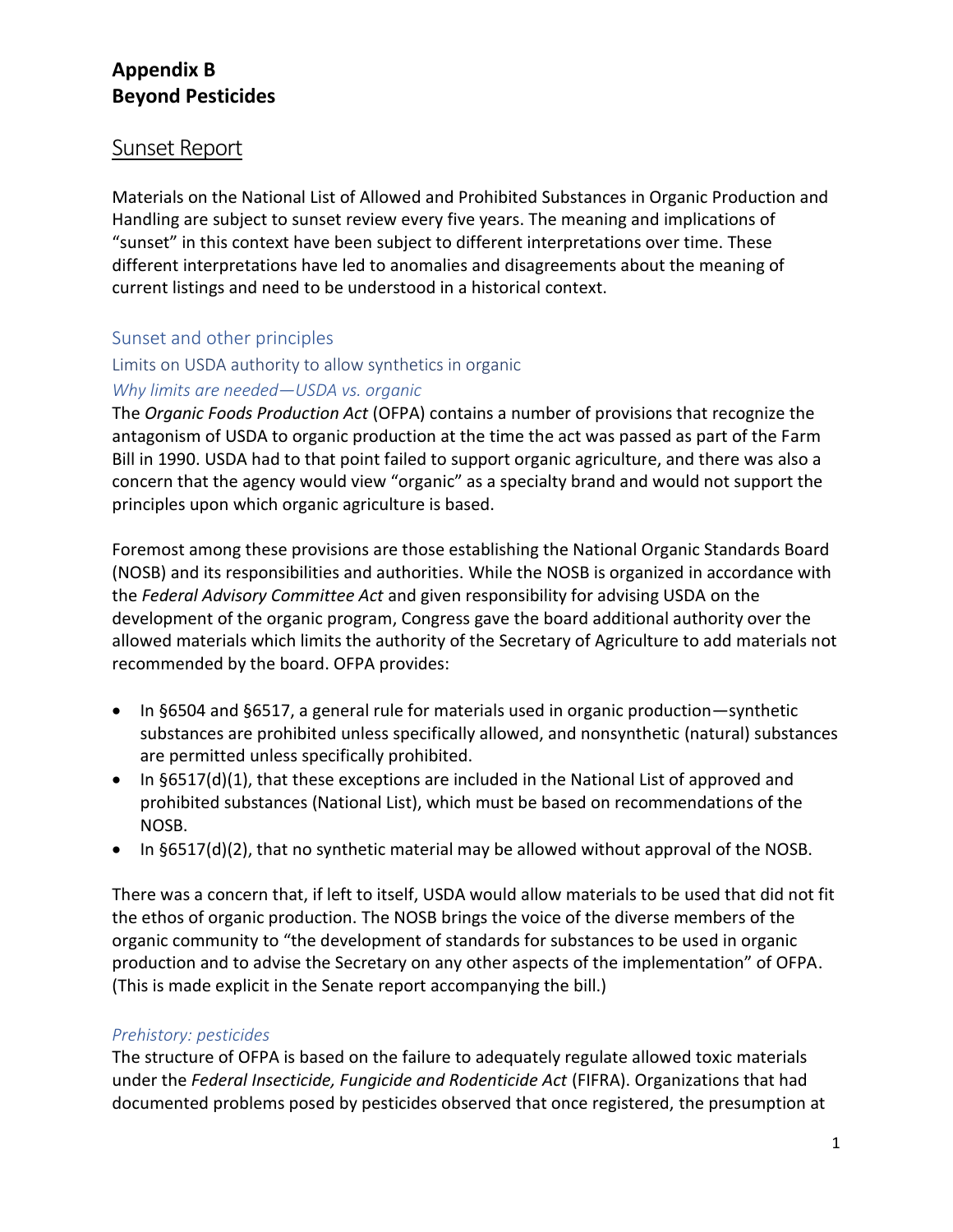EPA was in favor of retaining the registration. Beyond Pesticides (then the National Coalition Against the Misuse of Pesticides) proposed a comprehensive reform of the pesticide law that included a five-year sunset of pesticides—requiring that a pesticide registration be cancelled unless the registrant could demonstrate anew that the pesticide met the registration standard. This meaning of "sunset" was (and is) accepted legal terminology in numerous statutes. Sunset was adopted into OFPA as a further protection against the intrusion of USDA into organic integrity.

#### *Continuous improvement*

Contrary to the then prevalent view of organic farmers as "backwards," "not commercially viable," or "unscientific," organic farmers have always been experimenters, seeking new practices consistent with organic principles—particularly those that could help eliminate dependence on the list of exceptions contained in the National List. This principle of "continuous improvement" provided another support for sunset. Inherent in the concept of continuous improvement was the desire, built into OFPA, that created incentives for investment in new practices and inputs/products that would make the allowed synthetic substance on the NL not necessary or not essential.

#### Meaning of sunset

The meaning of "sunset" is well-established in law. It was incorporated in and is foundational to OFPA to incentivize continuous improvement. *West's Encyclopedia of American Law* states that a sunset provision is a "statutory provision providing that a particular agency, benefit, or law will expire on a particular date, unless it is reauthorized by the legislature."<sup>1</sup> The concept of sunset was not new concept and has been incorporated into many state laws. Ballotpedia defines sunset as follows: "A **sunset provision**, **sunset clause**, or **sunset law** is a statute or provision of a statute establishing a date on which an agency, law, or benefit will expire without specific legislative action, usually in the form of formal reauthorization by Congress or a state legislature. Sunset provisions may be included within specific laws, while a number of states have implemented general sunset laws requiring regular review and reauthorization of government programs. " 2

## National List: NOSB vs. NOP (Organic vs. USDA)

### Sunset vs. evergreen

Although NOP proposed the idea that sunset really means "evergreen"—that is, that a material stays on the National List, unless, through the petition process, it is removed, such a process has never been in use by the NOSB. The first sunset review was conducted in 2005, and it was preceded by much deliberation on the part of the NOSB. 3 In March 2005, the NOSB adopted National List Sunset Review processes and procedures as an internal working document for

<sup>1</sup> *West's Encyclopedia of American Law, edition 2*. S.v. "Sunset clause." Retrieved October 18 2021 from [https://legal-dictionary.thefreedictionary.com/Sunset+clause.](https://legal-dictionary.thefreedictionary.com/Sunset+clause)

<sup>&</sup>lt;sup>2</sup> [https://ballotpedia.org/Sunset\\_provision.](https://ballotpedia.org/Sunset_provision)

<sup>&</sup>lt;sup>3</sup> See, for example the transcript of the October 2004 meeting.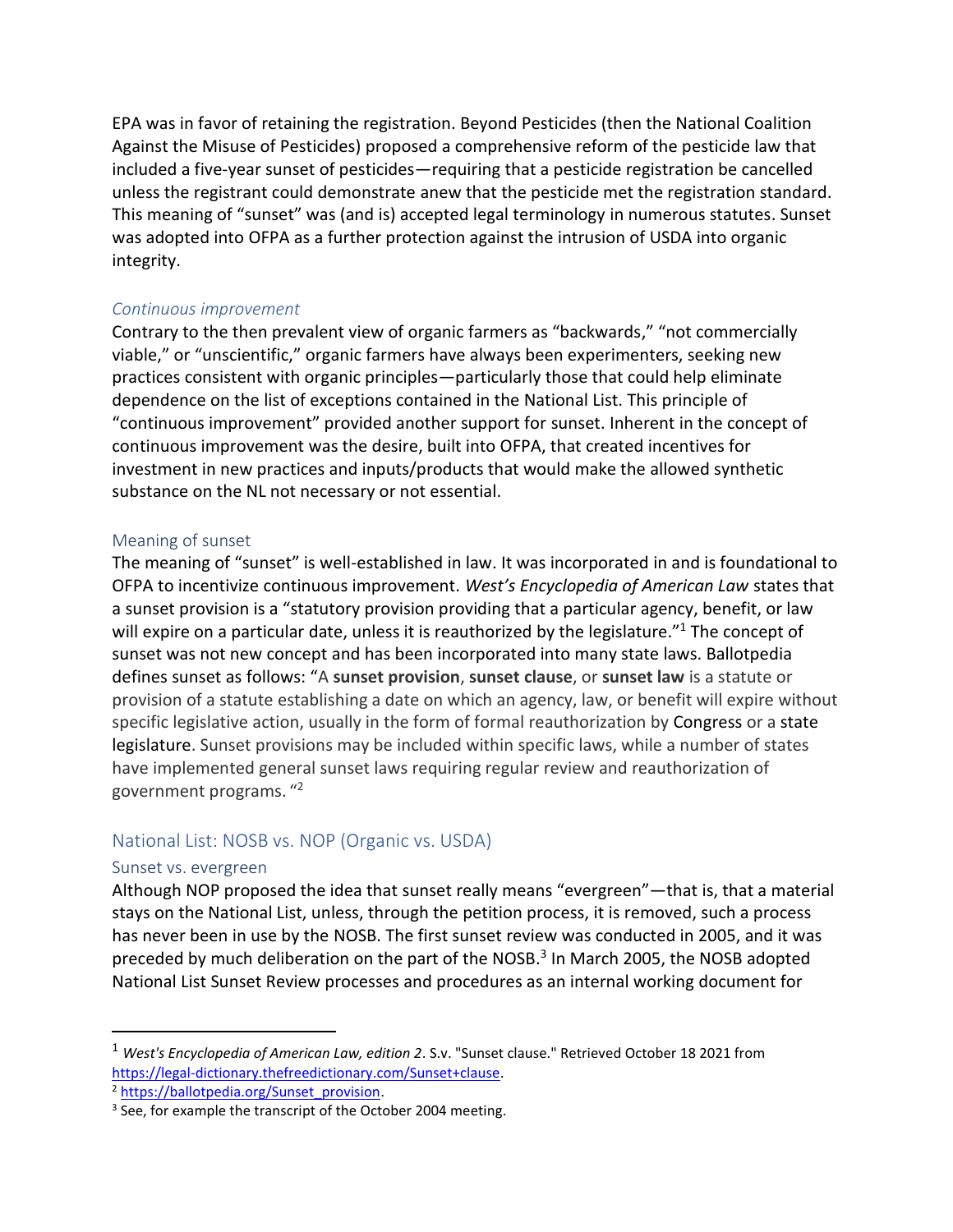addition to the NOSB Policies and Procedures Manual.<sup>4</sup> This document states, "After each NOSB meeting, the NOP would begin rulemaking **on those substances that were voted for renewal**." [Emphasis added.] The 2005 recommendation does not state the form that the motion would take.

#### The first sunset

The first sunset occurred in 2005, following procedures adopted by the NOSB. Annotation changes were not permitted at sunset, mainly because at that time, almost all materials went through sunset review all at once, and it was judged to be too much work to evaluate new annotations at the same time. The NOSB and NOP also had a much smaller budget for reviewing materials in 2005.

The sunset voting in 2005 was grouped by subsection of the National List—for example, the NOSB voted on all materials listed under §205.601(a) in one motion. There were exceptions for those deferred because of concern about consistency with OFPA or for more information. The NOSB voted on deferred materials in 2006, spring and fall. There was no standard process about whether the motion was stated to list or delist. Colors on 605(a) occasioned a lot of discussion because they were never petitioned and never received a TAP review. Some even argued that their presence on the list was not valid, so there could not be a sunset vote. All (three) of those early motions to delist came to the board with substantial subcommittee support and passed.

There was a discussion of annotation at sunset at the Spring 2007 meeting. Former NOSB chair Jim Riddle said,

Some comments on the Board policy manual changes that you are considering during this meeting. I do suggest that you vote separately on those changes, not as a package, and in particular ask that you set aside the one change that's being proposed to the sunset review policy, which says that there would be no changes to annotations during sunset.

I really think that that is contrary to language in OFPA, under the section, on the National List, 6517(b), content of list, says that the list shall contain an itemization by specific use or application of each synthetic substance permitted, or each natural substance prohibited. So, it's not just the substance, but it's also its use or itemization. That's its annotation. They both are open for review during sunset, and they need to be reviewed. It's not that you cannot act on one or the other, and I just urge you to, at the very least, table that, and seek some legal advice before you incorporate that in your policy manual.

The Fall 2008 and Fall 2010 meetings included some votes reaffirming sunset votes at the previous meeting because those votes had occurred before the public comment period closed.

<sup>4</sup> NOSB recommendation, March 18, 2005. National List Sunset Review Process.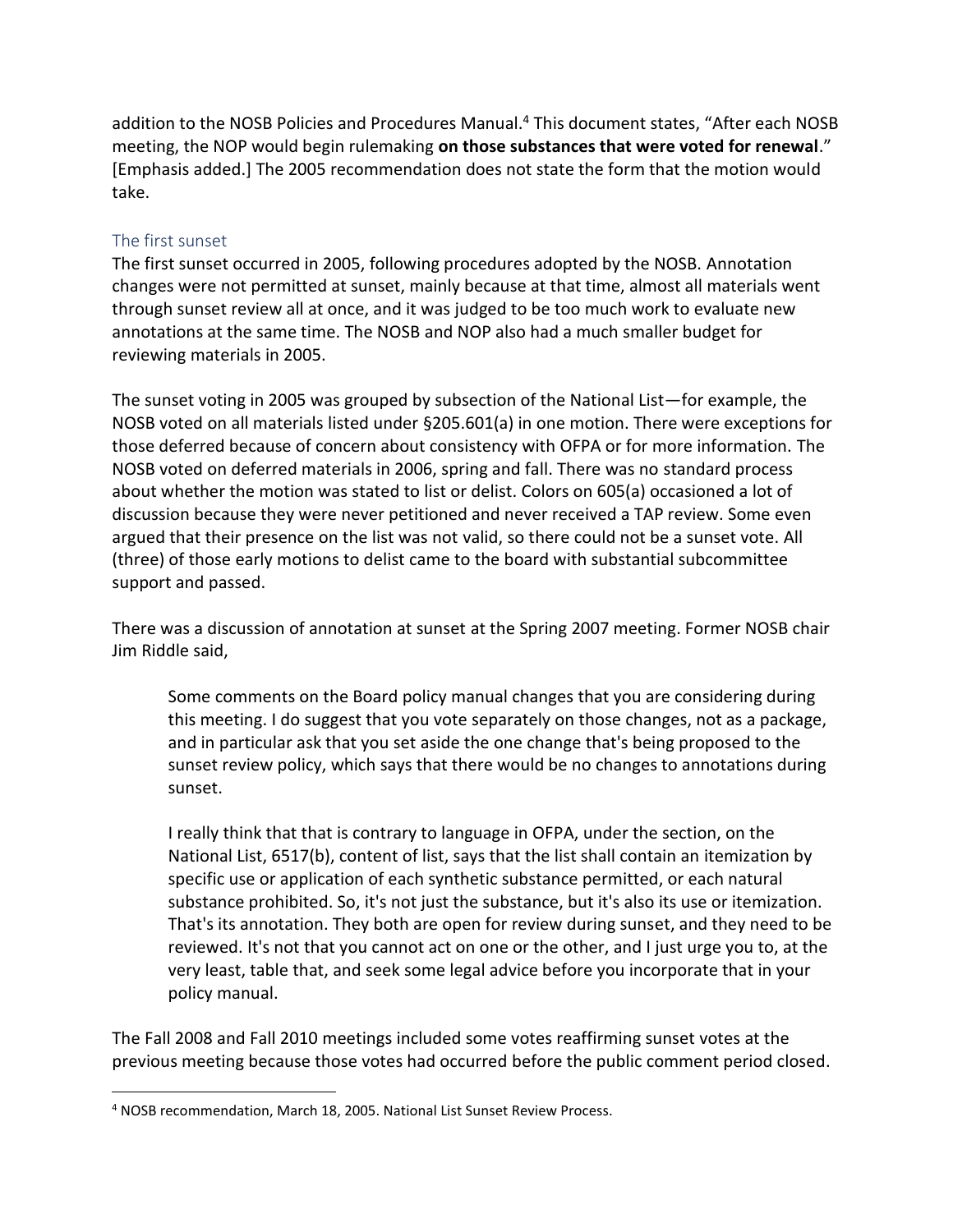#### Annotation at sunset

As it approached the first sunset, the NOSB discussed the question of whether the NOSB could recommend adding or changing annotations during the sunset process. The decision, noted above, not to allow changes in annotation at sunset, was ultimately incorporated into the Policy and Procedures Manual (PPM).

This was a topic that would arise repeatedly over time. As expressed by Mr. Riddle (above), the annotation is really part of the listing. In 2010, the board raised the issue as a way of resolving problems—instead taking a material off the list entirely, its uses could be restricted to those that meet the OFPA criteria of no adverse environmental and health effects, essentiality, and compatibility with organic principles and practices.

In March 2010, NOP issued a memorandum that included this:

There is nothing in OFPA to prohibit the NOSB from making a recommendation to modify or amend an annotation during the sunset review process. However, the NOSB Policy Manual states in the sunset review procedures that amending or creating new annotations is not part of the sunset review process. The NOSB would have to amend their sunset review policy in order to recommend amending annotations during the sunset review process. No annotation can be changed without going through the rulemaking process.<sup>5</sup>

In response to this memo, the NOSB adopted a new policy that lays out the process of considering sunset materials and allows for adding or changing annotations. <sup>6</sup> However, for a change of annotation:

The reviewing NOSB committee provides its recommendation to the full Board and the public no less than 60 days prior to the Board Meeting which would include the following:

(i) Simple motion to remove, add, or amend a restricting or clarifying annotation (if applicable).

(ii) Simple motion to renew the existing listing.

The reasoning was explained by Jay Feldman at the meeting:

[T]his is intended to ensure that we don't inadvertently allow a sunset material to delist by virtue of inaction by the board. We do not want that to happen. We want a fail-safe provision, should the unlikely event occur—and we are told by NOP this is highly unlikely, because the OMB does not typically intervene on these sunset issues. But should that occur, there's a fail-safe provision in here that enables the NOSB to take

<sup>5</sup> NOP, 2010. Memorandum for the chairperson of the National Organic Standards Board (NOSB).

<sup>6</sup> NOSB, 2010. Recommendation Sunset Review Process. Adopted October 28, 2010.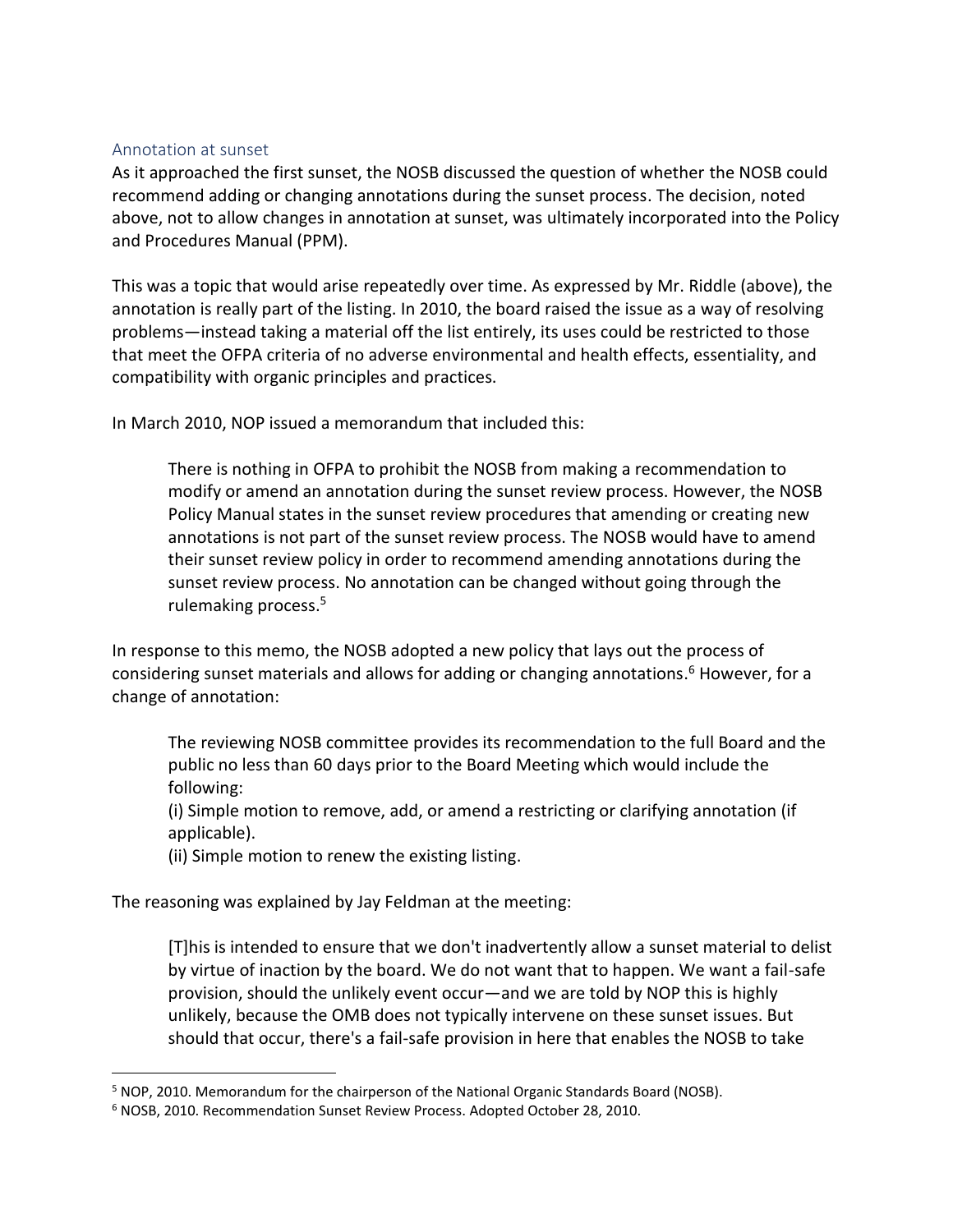action, prior to that material being delisted. We figured out the time frame, and the final rule process would not go forward without the board opportunity to list, in the absence of an OMB decision or NOP clearance, OMB clearance, OGC clearance, or any other department or congressional review… If the clearance process required for an annotation during sunset is not able to be completed prior to the substance's expiration under the sunset process, the board has the authority to revisit the question of the sunset's removal prior to expiration.

Annotation at sunset was used successfully to add an expiration date to the listing for streptomycin in Spring 2011. The listing was changed, and subsequent efforts to remove the expiration date failed.

At the same Spring 2011 meeting, the NOSB voted to remove the annotation from the listing of sodium nitrate on §602, which would make it totally prohibited. The backup provision would have allowed NOP to relist sodium nitrate with the original annotation, but instead there ensued objections from OMB, and the NOP did nothing.

In 2012, the NOSB voted to make annotation changes to List 3 "inerts," carrageenan, and cellulose. In all three cases, NOP used the backup motion to avoid making a change to the list. All three were relisted. Clearly, the change in NOSB procedures had backfired.

#### Presumption of removal—2/3 vote

OFPA provides that a two thirds vote is decisive of any motion—which was designed to keep any one interest from controlling the board. However, this provision establishes an asymmetrical framework for voting, since the outcome depends on how the motion is phrased. The first sunset policy did not establish a framework for stating the motion, but sunset motions at the 2005 meeting were stated as motions to relist. Among the sunset votes deferred to 2006, all but milk replacers, bleached lecithin, and colors on §605(a) were expressed as motions to relist. Those three were voted on as motions to delist, and the vote was overwhelmingly in favor of delisting. The 2012 PPM said, "As a norm, a motion for a petitioned material or sunset review should always be presented in the affirmative," which appears to be the first time that the issue was clarified in a policy statement.

Another quirk of some of those early votes was that abstentions were counted with the majority. Thus, when streptomycin and tetracycline were up for sunset in 2006, the vote for relisting was 7 yes, 4 no, 1 abstain, and 2 absent, which would have resulted in a failure to relist under then current vote counting procedures, but since the one abstention was added to the 7 in favor of relisting, the two-thirds threshold was reached.

### NOP refusal to carry out NOSB recommendations/invalid listing

At the same meeting in 2011, the NOSB voted to change the annotation of sodium nitrate on §602 by removing the language allowing use up to 20% of the crop's total nitrogen requirement. NOP did not address sodium nitrate in the same rulemaking as other sunsets,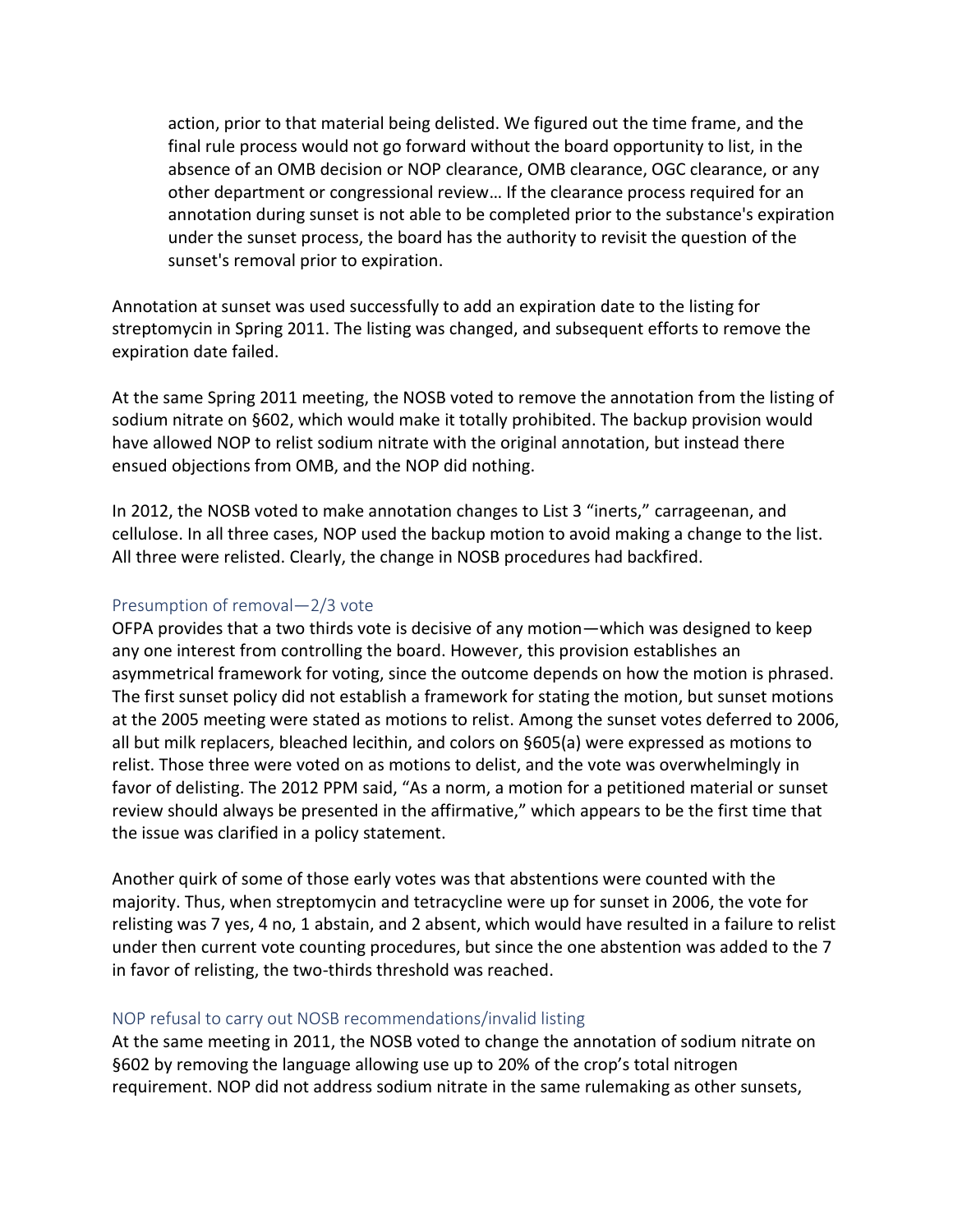promising later action. In spite of Jenny Tucker's statement at the Fall 2021 NOSB meeting that it was recognized by NOP at the time that based on the number of people using sodium nitrate, that it was known that it would have a significant economic impact that could prevent the listing as voted, at the Spring 2013 NOSB meeting, Miles McEvoy said, "We have a sodium nitrate proposed rule that will be out this year. That's past due, as you all know. The sodium nitrate sunsetted or expired in October of last year, and so we're behind on that particular rulemaking docket." Mr. McEvoy stated in Spring 2014 that the sodium nitrate was still "in progress." In Spring 2015, Mr. McEvoy said,

Another topic that we get a lot of questions about is around sodium nitrate, which, if you look at 7 CFR 205.602, sodium nitrate is on the list of prohibited, nonsynthetic materials list. So, AMS has not renewed sodium nitrate on 205.602. That is one of the requirements under the sunset provision, is that the NOSB reviews and the Secretary renews substances. But, for sodium nitrate, we have not been successful at completing our renewal of sodium nitrate on the prohibited natural list. So, the listing is invalid, and it is no longer enforceable.

But what we say in our September 11th, 2012 notice, that any use of sodium nitrate must meet the soil fertility and crop nutrient standard and the natural resource standard. So, we are in the process of moving that September 11th, 2012 notice into the Program Handbook. We had envisioned, when we put out that notice in September of 2012, that this would be a very short period of time when this listing was invalid, but we have been unsuccessful at completing that process on sodium nitrate. So, that September of 2012 notice is kind of the current status of sodium nitrate. We do plan to address this in the future, but that is the current status of sodium nitrate.

And in Fall 2015, Mr. McEvoy acknowledged, "And we do have one outstanding substance review substance that we have not addressed and that is sodium nitrate, which is still an outstanding item that the program needs to resolve." In Spring 2016, he said, "There is an outstanding issue of sodium nitrate." In Fall 2016, Mr. McEvoy said, "[W]e do have a plan to address sodium nitrate for 2017." Then, for some time, NOP stopped talking about sodium nitrate. In Fall 2018, Paul Lewis of the program said in response to a question, "The sodium nitrate issue is a complicated issue. We've had conversation internally in the department about the issue overall, but there's really no movement on the issue at this time. That's really where we are on this issue." Then there was no more from NOP until Spring 2020, when Dr. Tucker said, "So, sodium nitrate is not currently on the regulatory agenda."

Thus, we have an "invalid listing" for sodium nitrate because NOP has not been able to act.

As mentioned above, the 2010 change in sunset policy that allowed annotations provided for a backup vote to give NOP time to make the regulatory change (and hence avoid inadvertently dropping the material from the National List completely). The first such vote added an expiration date to streptomycin, which was added to the regulations. Subsequently, NOP used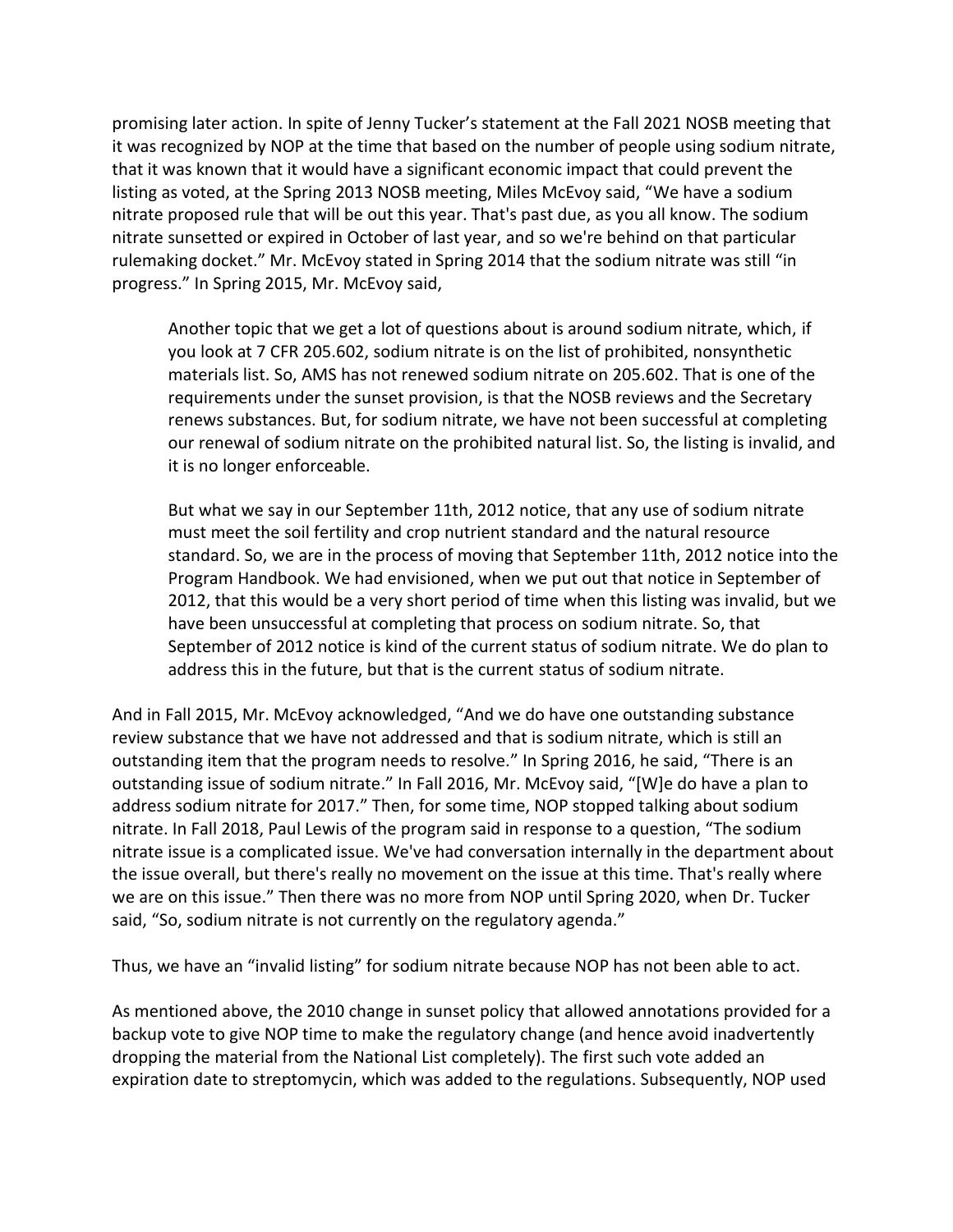the backup motion to avoid changing the annotations to List 3 "inerts," carrageenan, and cellulose. The Federal Register notice for the proposed rule says:<sup>7</sup>

At its November 2011 and May 2012 meetings, the NOSB addressed multiple National List exemptions and a prohibition under the 2013 Sunset review. The NOSB recommended that the Secretary: (1) Renew multiple exemptions and one prohibition without change, (2) remove an exemption for one synthetic substance, tartaric acid, and (3) amend the exemptions for two synthetic substances, EPA List 3—Inerts of unknown toxicity and cellulose, and one nonsynthetic substance, carrageenan. In accordance with NOSB's published policies and procedures, it also issued a second round of recommendations to renew the existing listings for EPA List 3—Inerts of unknown toxicity, cellulose, and carrageenan without change. These second recommendations authorize the Secretary to renew these three listings "as is" considering the expiration date of November 3, 2013.

Because the NOSB's sole justification for restricting the allowance of carrageenan was on the basis of food safety concerns, despite the fact that FDA regulations provide for its use as a safe food additive when used in accordance with 21 CFR 172.5, 21 CFR 172.620 and 21 CFR 172.626, AMS is renewing carrageenan as codified based on the NOSB's second recommendation. Based on concern over the impact of changing the annotation for cellulose, AMS is renewing the listing for cellulose as codified based on the NOSB's second recommendation. For EPA List 3—Inerts of unknown toxicity, AMS is concerned that including an expiration date as part of its annotation during the Sunset review would complicate the NOSB's established inerts review process. Therefore, AMS is renewing the listing for EPA List 3—Inerts of unknown toxicity as codified based on the NOSB's second recommendation. In summary, this rule proposes to renew multiple listings without change and remove one listing (tartaric acid—made from malic acid).

Under the authority of OFPA, the National List can be amended by the Secretary based on proposed amendments developed by the NOSB. Since established, AMS has published multiple amendments to the National List beginning on October 31, 2003 (68 FR 61987). AMS published the most recent amendment to the National List on September 27, 2012 (77 FR 59287).

The final rule on these states further:<sup>8</sup>

As stated in the proposed rule, the NOSB provided AMS with two recommendations for each of the following three substances—EPA List 3 Inerts, carrageenan, and cellulose. The NOSB provided the two recommendations based on the "Sunset Review Process" section of the NOSB's Policy and Procedures Manual. The first NOSB Sunset

<sup>7</sup> USDA, 2013. [https://www.regulations.gov/document/AMS-NOP-11-0003-0029.](https://www.regulations.gov/document/AMS-NOP-11-0003-0029)

<sup>8</sup> USDA, 2013. Final rule[. https://www.regulations.gov/document/AMS-NOP-11-0003-3193.](https://www.regulations.gov/document/AMS-NOP-11-0003-3193)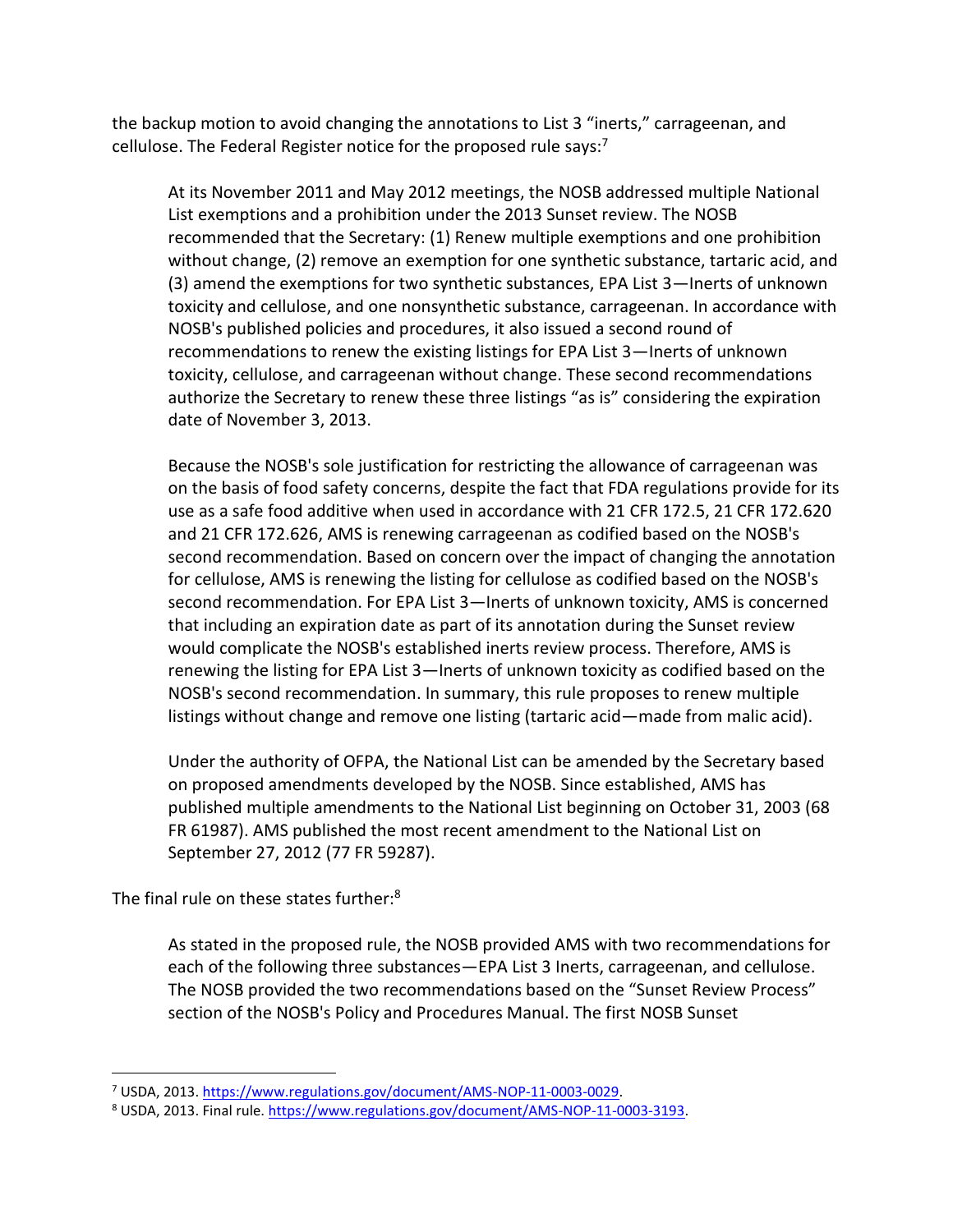recommendation for each of these substances recommended new restrictions on their allowance in organic production or handling as follows:

a. EPA List 3 Inerts: amend the current listing and also include an expiration date of October 21, 2017, after which these substances could not be used;

b. carrageenan: (1) Indicate specific allowed forms of carrageenan by Chemical Abstracts Service (CAS) number; and (2) prohibit its use in organic infant formula; and

c. cellulose: prohibit the microcrystalline form of this substance by specifying the forms that are allowed.

The second NOSB recommendation for each substance recommended to renew the existing listings as codified. Based on our review, AMS proposed to implement the NOSB's second recommendations to renew the existing listings instead of adding new restrictions on these three substances. For this reason, over 2,400 comments requested the withdrawal of the proposed rule. The commenter's reasons for this request are described below in conjunction with AMS' response.

Numerous comments asserted that the NOSB's second recommendations to renew EPA List 3 Inerts, carrageenan and cellulose were intended for the Secretary to act upon only if an unavoidable administrative delay makes completion of rulemaking regarding the first recommendations for these substances impossible before the November 3, 2013 sunset date. These comments state that AMS' action to implement the NOSB recommendations to renew on grounds other than an administrative delay is equivalent to a violation of OFPA. Most of these same commenters also stated that the NOSB first recommendations to amend the annotations for these three substances were based on NOSB's findings of unacceptable human health and environmental effects associated with their current allowance. Many commenters also cited that these renewals would constitute an addition of a synthetic substance to the National List by AMS, which would violate 7 U.S.C. 6517(d)(2).

AMS disagrees with these positions. Carrageenan is listed as a nonsynthetic substance, and therefore its renewal could not be in violation of OFPA (7 U.S.C. 6517(d)(2)) because it is not a synthetic substance. The NOSB provided AMS with two NOSB recommendations for each of these substances—one to renew the listing and one to add new restrictions to its current use. Consistent with the provisions of OFPA, AMS has determined that the second recommendation in each case should be implemented. The proposed rule reflected AMS's independent review and explained in detail why accepting the NOSB's first recommendations to amend the annotations for EPA List 3 Inerts, carrageenan, and cellulose was not appropriate and, therefore, rulemaking action could not be implemented prior to the November 3, 2013 sunset date. Further, AMS has collected additional feedback through public comment submitted in response to the proposed rule that supports its proposal. For these reasons, AMS is implementing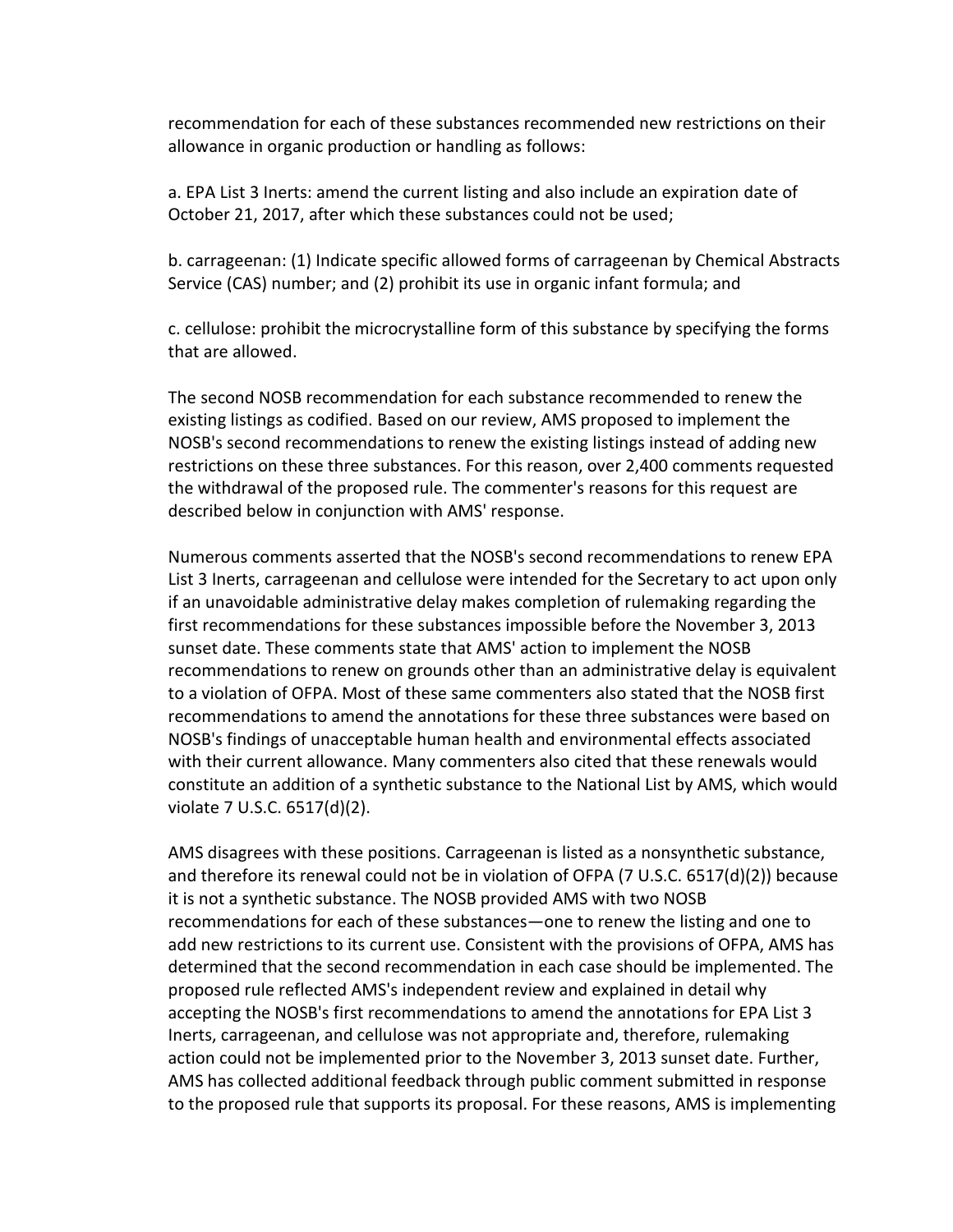the NOSB's second recommendations to renew these substances through this final rule. A summary of AMS' justification for each of the three substances is provided below.

The NOP proposal to adopt the "second recommendation" (temporary back-up) for carrageenan, cellulose, and List 3 "inerts" contradicts the clear intent of the NOSB concerning National List materials. In doing so, it violates the standards that have established a collaborative process between the NOSB and NOP, consistent with OFPA and the Federal Advisory Committee Act. NOP's proposal is also a breach of trust with the NOSB and the public, as those on the board at that time stated. It is a violation comparable to the proposal in USDA's original draft regulations to allow sewage sludge, genetically engineered organisms, and radiation. In addition, in making this proposal, NOP ignores OFPA standards.

In these three cases, the NOSB proposed restrictive annotations to materials being considered under Sunset. NOSB policy calls for backup motions in these cases to allow the material to be continued to be used when the bureaucracy is unable to process a change in the listing in the timeframe before the material sunsets. There was an extensive discussion at the 2010 NOSB meeting of the purpose of the backup motion and Deputy Administrator Miles McEvoy, along with other NOP staff participated in that conversation. Although the purpose of the "second motion" did not make its way into the final recommendation as printed, the record from the Madison meeting makes it very clear that the backup motion was not designed to give USDA the option of ignoring the NOSB action or choosing which motion to enforce--only to fill the time that it takes the action to be implemented.<sup>9</sup> In addition, there is nothing in the record from the Albuquerque NOSB meeting that indicates that the Board was giving the NOP the option of not enforcing the Board's decisions.<sup>10</sup>

Furthermore, in the NOP response to the NOSB meeting, NOP acknowledges the purpose of the second sunset vote. In its September 27, 2012, Memorandum to the National Organic Standards Board, the NOP states: "For each of these three substances the NOSB also recommended to renew the existing listing. The NOSB recommendations to renew the listings are provided to the NOP to allow for a continuation of the current use of a substance if it is not possible to amend the annotation during the sunset rulemaking."<sup>11</sup>

However, instead of honoring the NOSB decision to phaseout certain uses (e.g. carrageenan in infant formula, and microcrystalline cellulose) and establish a rigorous timeframe for reviewing List 3 "inerts," NOP made the following statement: "AMS is accepting NOSB's second recommendations rather than the NOSB's first recommendations to add or amend restrictive annotations for the following substances under Sunset review: EPA List 3 "Inerts," carrageenan, and cellulose."

The reasons given by the Program for adopting the "second" (that is, backup) motions, as

<sup>9</sup> Transcript of October 2010 NOSB meeting, October 26 pages 450-485 and October 28 pages 314-348.

 $10$  Transcript of May 2012 NOSB meeting, pages 152-185; 290-384; 386-422.

<sup>&</sup>lt;sup>11</sup> Miles McEvoy, September 27, 2012 "Memorandum to the National Organic Standards Board."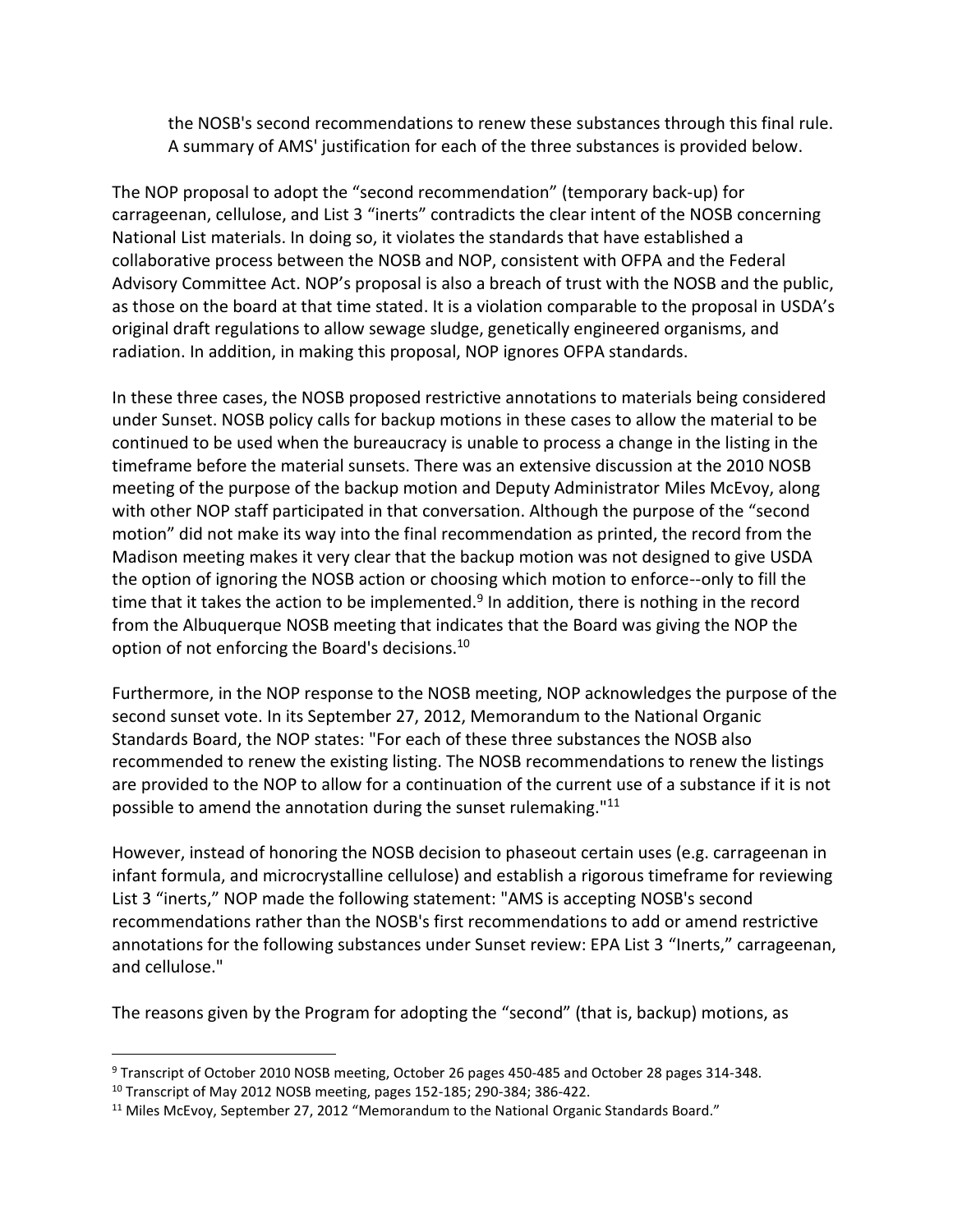quoted below, are not consistent with the intent of the NOSB or PPM, as recognized by Mr. McEvoy in the memo cited above. They also raise concerns because in the organic program, the NOP/USDA should not rely on standards of safety that are contain under other statutes, such as the *Federal Food, Drug and Cosmetic Act*, as the basis for meeting the standards under OFPA. Those concerns will be addressed below.

#### *Carrageenan*

"Because the NOSB's sole justification for restricting the allowance of carrageenan was on the basis of food safety concerns, despite the fact that FDA regulations provide for its use as a safe food additive when used in accordance with 21 CFR 172.5, 21 CFR 172.620 and 21 CFR 172.626, AMS is renewing carrageenan as codified based on the NOSB's second recommendation."

#### *Cellulose*

"The NOSB. . .recommended changing the annotation to explicitly state which forms are allowed, thereby prohibiting the use of the microcrystalline form. Concurrent with Sunset Review policy, the NOSB also issued a second recommendation to renew the existing listing for cellulose. . .However, AMS needs more information from the industry to confirm that the microcrystalline form of cellulose is not currently in use in organic processed products. Therefore, through this proposed rule, AMS is proposing to address the NOSB's second recommendation to renew the exemption for cellulose as currently listed at section 205.605(b) and is seeking public comments on the NOSB's first recommendation to restrict its use in organic processed products. This approach would meet the timeframe required by the Sunset provision of OFPA and, based on the public comment, enable AMS to consider a restriction on its use for a future rulemaking."

#### *List 3 "Inerts"*

"AMS recognizes the recommendation's intent to address the complex challenges presented by the out-of-date listings in a timely manner. However, a rulemaking action to add an expiration date at this time may be problematic in the event that the timeline for inerts review takes longer than the projected four years; therefore, we are not proposing the addition of an expiration date to the exemption for EPA List 3 Inerts."

In none of the explanations quoted above, does the NOP recognize the underlying requirement that adoption of the second recommendation is only a placeholder, while recommended annotations are implemented through the regulatory process, as cited by Mr. McEvoy in his September 27, 2012 memo.

Because each backup motion effectively includes the assumed conditional, "if it is not possible to amend the annotation during rulemaking," the NOP action is an exemption not proposed by the NOSB, and therefore a violation of OFPA for the two synthetics (cellulose and List 3 inerts). In addition, this action is a breach of the trust that must be present if the NOSB and NOP are to work cooperatively to carry out the Organic Program and promote organic production. It is also a breach of trust with the public, which relies on the collaborative efforts of the NOSB and NOP to deliver food meeting consumer expectations of the organic label. Ultimately, the failure of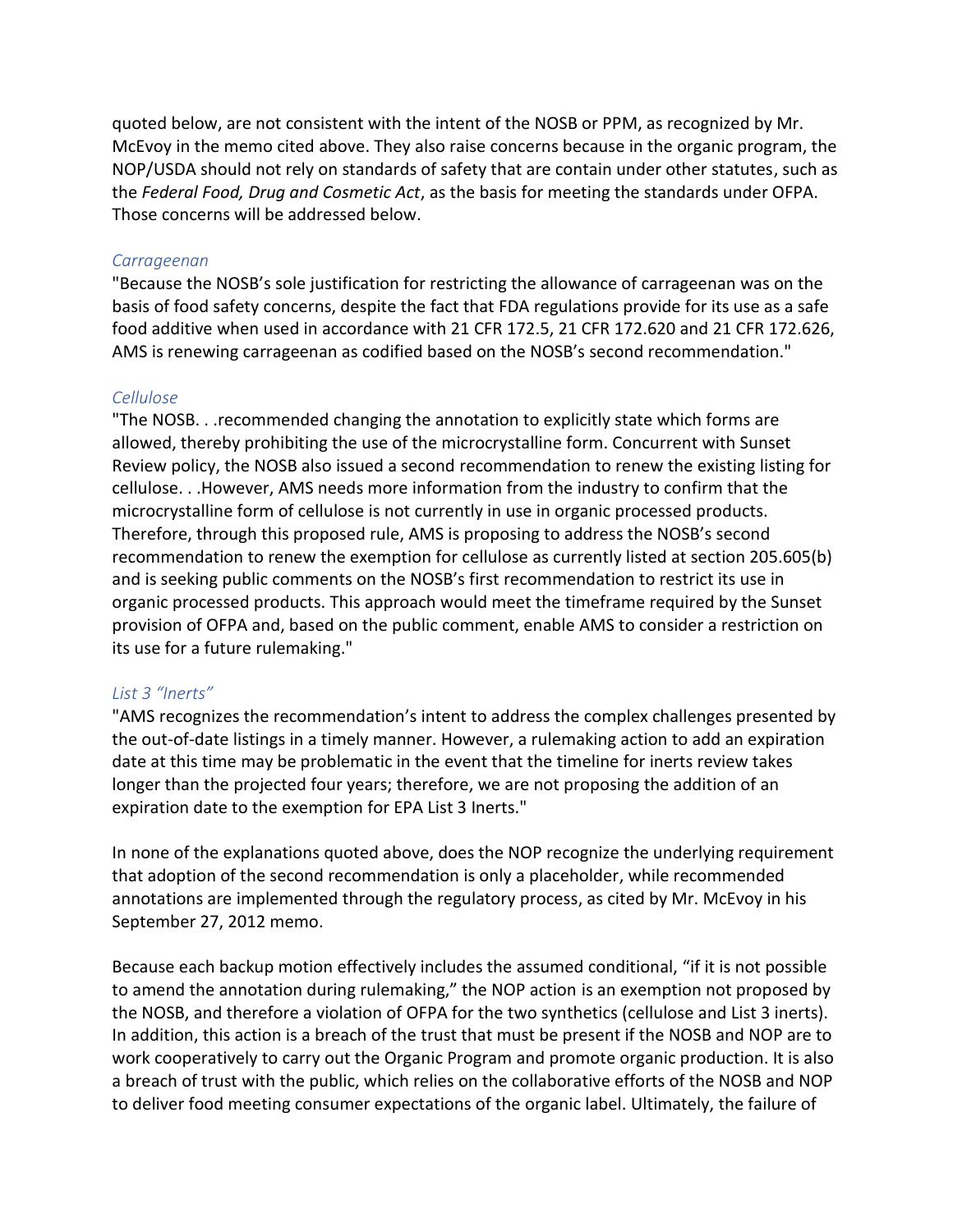NOP to follow agreed upon and legal process requirements only serves to undermine the value of the USDA organic label.

#### New NOP sunset policy

In a Federal Register (FR) notice September 17, 2013, NOP announced a new policy governing sunset. NOP did not call it a new policy and did not issue it for public comment. The notice says "This document describes the sunset review and renewal process…" It says, "OFPA specifies that the NOSB must review all substances on the National List and that the Secretary renew substances within 5 years of their addition to or renewal on the National List. This action of NOSB review and USDA renewal is commonly referred to as the 'Sunset Process.''' Further, "The Sunset Process described in this document will be used for future Sunset reviews and renewals, unless AMS replaces or updates this document. This document replaces the process that AMS described in the first Advanced Notice of Proposed Rulemaking (ANPR) for Sunset Review published in the Federal Register on June 17, 2005 (70 FR 35177)."

The process "described" in the FR notice involved two steps, in which sunset materials are presented for public comment and discussion at the Spring meeting and decision at the Fall meeting. It states that changes to annotations cannot be proposed as part of sunset. It states, "If the Subcommittee identifies new information that it believes merits reconsideration of a use restriction for a substance (e.g., to expand its use, further restrict its use, or correct its restrictive annotation), then a member of the Subcommittee or a member of the public can file a petition to change the use of a substance through the National List Petition Process."

### Most importantly,

After NOSB discussion of each preliminary review and any proposals, the NOSB will vote on any motions to remove substances from the National List. If a Subcommittee had published a proposal to remove a substance, then a member of the NOSB can make a motion to remove that substance from the National List. As specified by OFPA, twothirds of the votes cast at the meeting shall be decisive of any motion (7 U.S.C. 6518(i)). For motions to remove a substance, this means that two-thirds of votes cast must be in favor of removal of the substance. A motion to remove a substance that does not receive two-thirds of the votes cast fails, and the substance will remain on the National List.

Proposals to remove substances from the National List can only be considered by the NOSB if they were published as part of the Subcommittee's preliminary review for public comment in advance of the NOSB meeting. If the Subcommittee identifies new information at the meeting that it believes merits reconsideration of the conclusions presented in the preliminary review, that information will be considered untimely for purposes of the Sunset Review process. However, a member of the Subcommittee or a member of the public then can file a petition for removal or changes to the use of a substance through the National List Petition Process.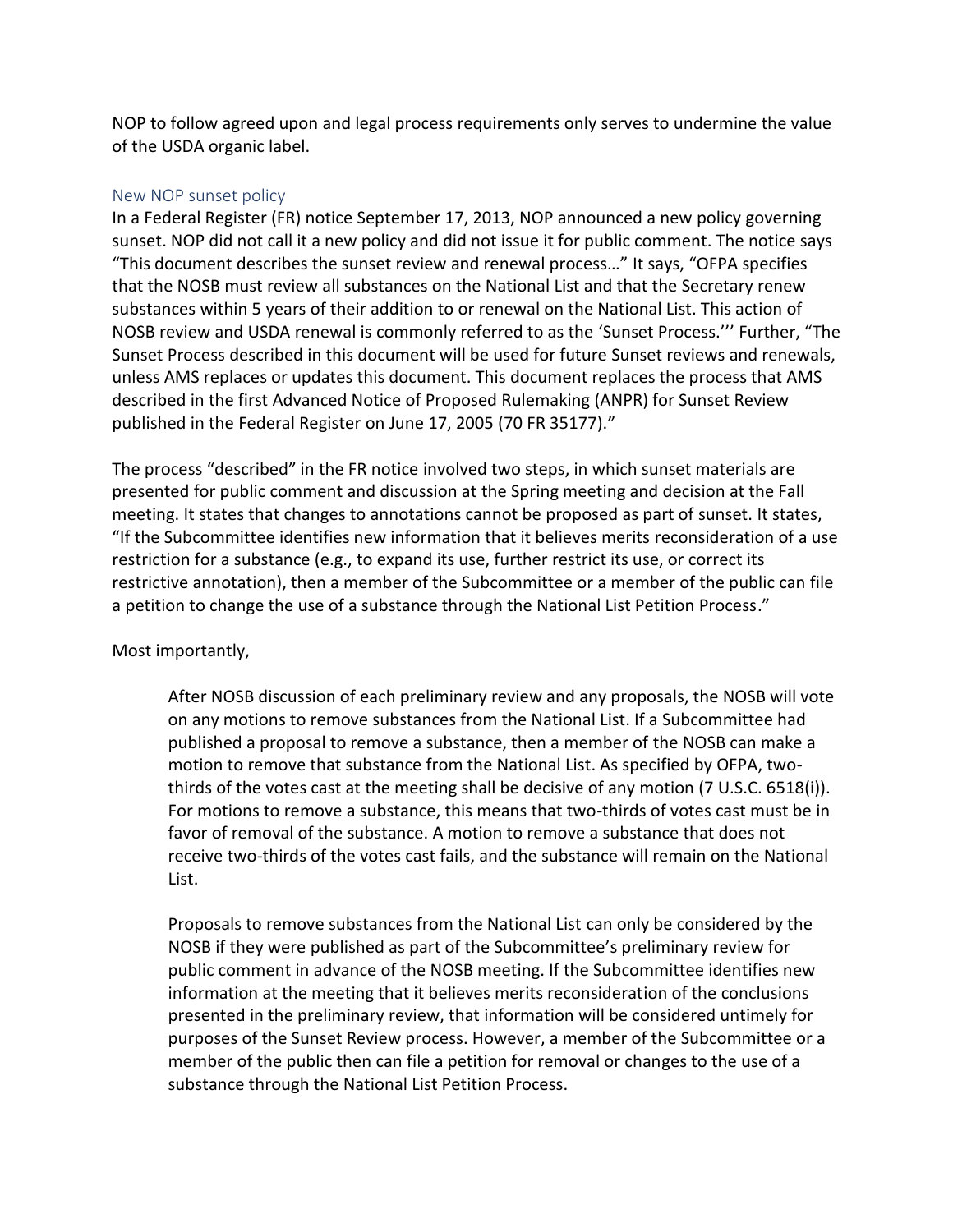After NOSB votes on any proposals to remove substances, the NOSB discusses the overall review of substances under their consideration. At the conclusion of this discussion, the NOSB Chair confirms that the NOSB review is complete. The NOSB Chair compiles the preliminary reviews from each Subcommittee and any NOSB recommendations for removals into a comprehensive NOSB Sunset Review document. The NOSB Chair accepts this document as complete and transmits this document to AMS for consideration and for public posting on the NOP Web site at *www.ams.usda.gov/nop.* This action completes the NOSB's responsibility to review substances on the National List through OFPA's sunset provision (7 U.S.C. 6517(e)).

Thus, the burden of proof has been reversed.

Since the change of sunset policy, 29 substances were relisted that would not have been relisted under the old policy (Y to delist, N to relist, A abstain, a absent):

- Fall 2014
	- o Aqueous potassium silicate on 601: 6Y 9N
- Fall 2015
	- o Soap-based algicides/demossers on 601: 8Y 5N 1A
	- o Aquatic plant extracts on 601: 5Y 6N 3A
	- o Lignin sulfate, chelating use on 601: 7Y 7N
	- o Mono- and di-glycerides on 605: 6Y 8N
	- o Nutrient vitamins and minerals on 605: 6Y 8N
	- o Xanthan gum on 605: 5Y 8N 1A
	- o Celery powder on 606: 5Y 9N
	- o Blueberry juice color on 606: 5Y 5N 4A
	- o Carrot juice color on 606: 4Y 7N 3A
	- o Chokeberry/aronia juice color on 606: 7Y 5N 2A
	- o Elderberry juice color on 606: 7Y 5N 2A
	- o Grape juice color on 606: 7Y 5N 2A
	- o Grape skin extract color on 606: 6Y 6N 2A
	- o Paprika color on 606: 5Y 7N 2A
	- o Purple potato juice color on 606: 5Y 7N 2A
	- o Red radish extract color on 606: 6Y 6N 2A
	- o Saffron extract color on 606: 7Y 5N 2A
	- o Beet juice extract color on 606: 6Y 6N 2A
	- $\circ$  Kelp on 606: 9Y 5N
	- o Lecithin, de-oiled on 606: 5Y 9N
	- o Orange pulp, dried on 606: 5Y 7N 2A
	- $\circ$  Ivermectin on 603: 5Y 5N 4A<sup>12</sup>

<sup>12</sup> Voted off in a non-sunset vote in Fall 2016.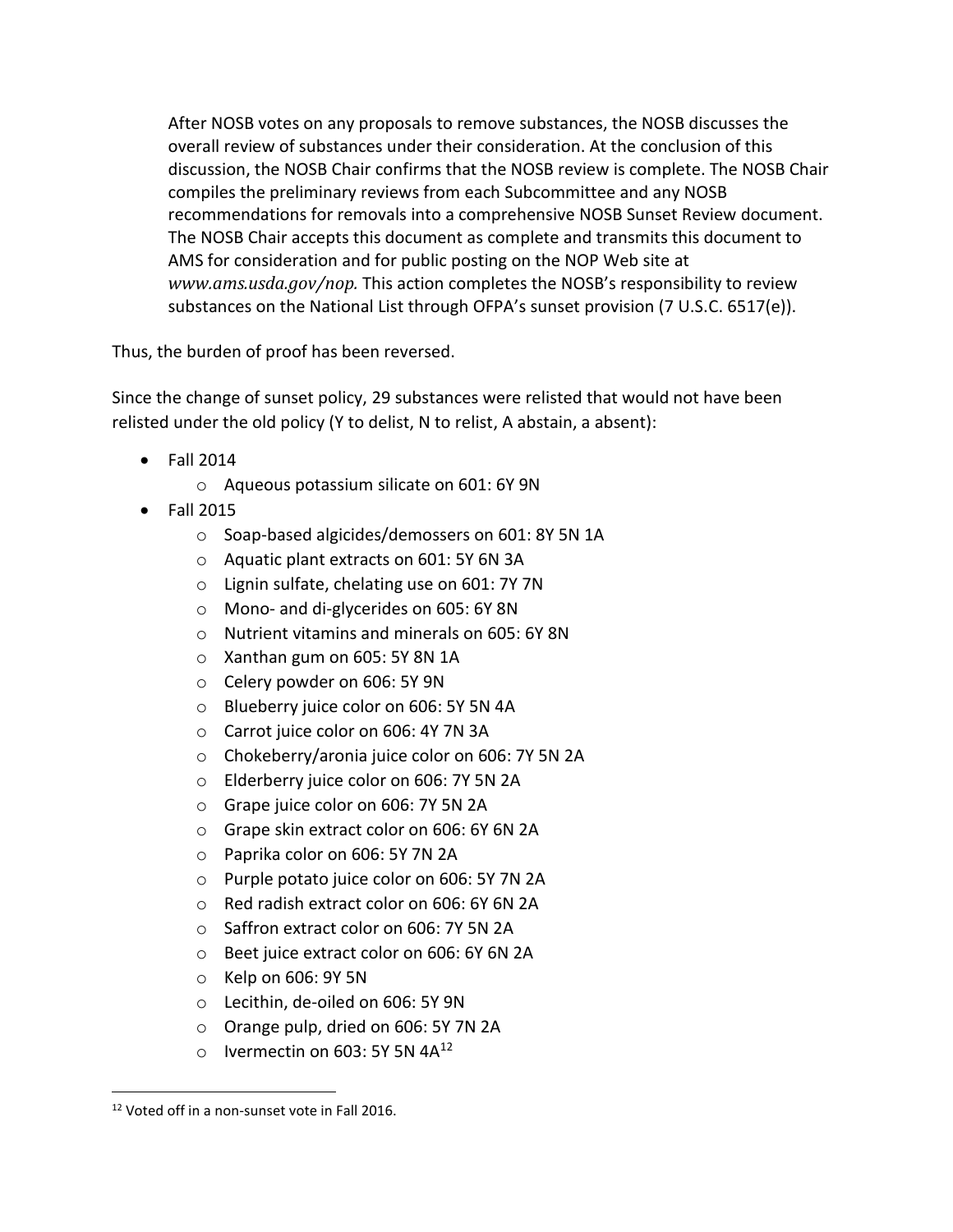- Fall 2016
	- o Beta carotene extract color on 606: 6Y 8N
- Fall 2019
	- o Orange pulp, dried on 606: 7Y 5N 1A 1a
- Fall 2020
	- o List 4 "inerts" on 601: 6Y 9N
	- o Cornstarch, native on 606: 6Y 9N
	- o List 4 "inerts" on 603: 6Y 9N
- Fall 2021
	- o Carrageenan on 605: 9Y 5N

### OMB/"tickets to the dance" vs. continuous improvement

NOP does not seem to support an easy process of removing substances, which may require more frequent changes to the National List, and hence regulations. NOP says this is because it has a limited number of "tickets to the dance"—opportunities to make regulatory changes. The organic community, on the other hand, is committed to the concept of continuous improvement, which requires eliminating exemptions allowed through the National List as they become unnecessary. This conflict does not seem to be resolved.

#### Farm bill

The 2018 Farm Bill contained a provision considered to be relevant to sunset votes. The Senate provision [Section 10104(e) National Organic Standards Board] may seem like it does not do anything (changes in law always do something, whether intended or not): "Any vote on a motion proposing to amend the national list shall be considered to be a decisive vote that requires 2/3 of the votes cast at a meeting of the Board at which a quorum is present to prevail."

However, OPFA contains its original sunset provision that requires the board to relist substances after it cycles through the 5-year period. As structured, the sunset clause is a mechanism built into the statute and thus materials come off the list without Board action and requires a recommendation of the Board to relist or retain the sunsetted materials. The list is "amended" through other actions of the board, such as petitions or proposals to amend annotations, which under the Farm Bill language require a 2/3's vote. Since the Farm Bill language does not eliminate "sunset," the NOP procedures are out of step with a strict reading of the statutory language.

### **Conclusion**

Sunset is foundational to the operation of the National Organic Program. The presumption that substances will be removed from the National List at sunset places the onus on those who believe that synthetic materials—that do not meet the default criteria to be allowed—should be allowed. Enforcing this presumption maintains the integrity that organic consumers expect.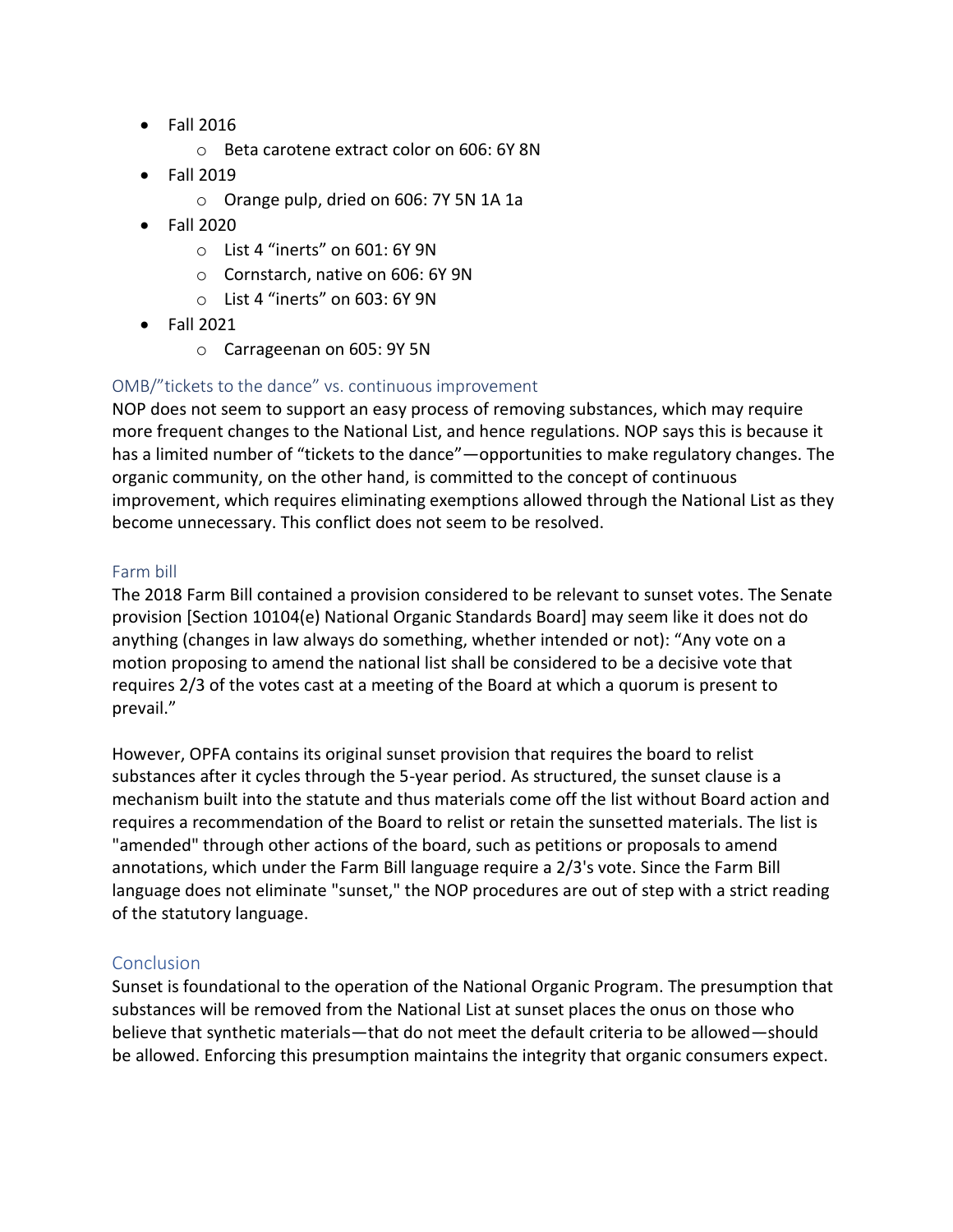Many of the materials that should have come off the list are either problematical in themselves or reflect serious problems in the program. Examples of the first are carrageenan and the colors.

Carrageenan is in a class by itself. NOP refused to codify an annotation, then refused to remove it from the list when it was voted off according to the then-current rules. Carrageenan then failed a sunset vote to remove—which would have passed under the old rules.

The colors are on §606, which means that colors—which are concentrated from their agricultural source—are allowed to be used in organic foods when produced by chemicalintensive agriculture.

"Inerts" can be seen as an example of a failure of the program to deal with an essential issue despite a great deal of energy invested by the board. Nutrient vitamins and minerals are another example of a systemic issue.

The future of organic depends on engagement by organic consumers and those who truly believe in organic integrity making voices known to the NOSB and NOP.

|                  |      | <b>Votes to Relist (with a few exceptions)</b> |          |                          |                          |              |              |       |
|------------------|------|------------------------------------------------|----------|--------------------------|--------------------------|--------------|--------------|-------|
| <b>Meeting</b>   | List | <b>Substance</b>                               | $Y^{13}$ | N                        | $\mathbf{A}$             | a            | R            | Pass? |
| <b>Fall 2005</b> | 601  | (a) substances                                 | 13       | 0                        | $\mathbf{1}$             | 0            | $\Omega$     | Υ     |
|                  | 601  | (b) substances                                 | 14       | $\overline{0}$           | $\Omega$                 | $\mathbf 0$  | $\Omega$     | Υ     |
|                  | 601  | (c) substances                                 | 14       | $\mathbf 0$              | 0                        | 0            | $\mathbf{0}$ | Υ     |
|                  | 601  | (d) substances                                 | 14       | $\mathbf 0$              | 0                        | $\Omega$     | $\Omega$     | Y     |
|                  | 601  | (e) substances                                 | 13       | $\overline{0}$           | 0                        | $\mathbf{1}$ | 0            | Y     |
|                  | 601  | (f) substances                                 | 13       | $\mathbf 0$              | 0                        | $\mathbf{1}$ | $\Omega$     | Y     |
|                  | 601  | (g) substances                                 | 14       | $\Omega$                 | 0                        | $\Omega$     | $\Omega$     | Υ     |
|                  | 601  | (h) substances -none                           |          | $\overline{\phantom{0}}$ | $\overline{\phantom{0}}$ |              |              |       |
|                  | 601  | (i) substances, except for these deferred      | 10       | $\overline{2}$           | $\overline{2}$           | 0            | $\Omega$     | Υ     |
|                  |      | because of concern about consistency           |          |                          |                          |              |              |       |
|                  |      | with OFPA: hydrated lime, hydrogen             |          |                          |                          |              |              |       |
|                  |      | peroxide, streptomycin, tetracycline.          |          |                          |                          |              |              |       |
|                  | 601  | (j) substances, except for these deferred      | 12       | 0                        | $\overline{2}$           | 0            | $\mathbf{0}$ | Υ     |
|                  |      | for more information: lignin sulfonate,        |          |                          |                          |              |              |       |
|                  |      | aquatic plant extracts, humic acids.           |          |                          |                          |              |              |       |
|                  | 601  | (k) substances                                 | 12       | $\overline{2}$           | 0                        | 0            | $\mathbf{0}$ | Υ     |
|                  | 601  | (I) substances, except for these deferred      | 14       | $\mathbf 0$              | 0                        | $\Omega$     | $\Omega$     | Υ     |
|                  |      | for more information: lignin sulfonate,        |          |                          |                          |              |              |       |
|                  |      | sodium silicate.                               |          |                          |                          |              |              |       |
|                  | 601  | (m) substances                                 | 14       | $\mathbf 0$              | 0                        | 0            | $\mathbf 0$  | Υ     |
|                  | 602  | All but (c) (calcium chloride?)                | 14       | $\mathbf 0$              | 0                        | 0            | $\Omega$     | Υ     |

## Appendix. Sunset Decisions 2005-2021

<sup>&</sup>lt;sup>13</sup> Y yes, N no, A abstain, a absent, R recuse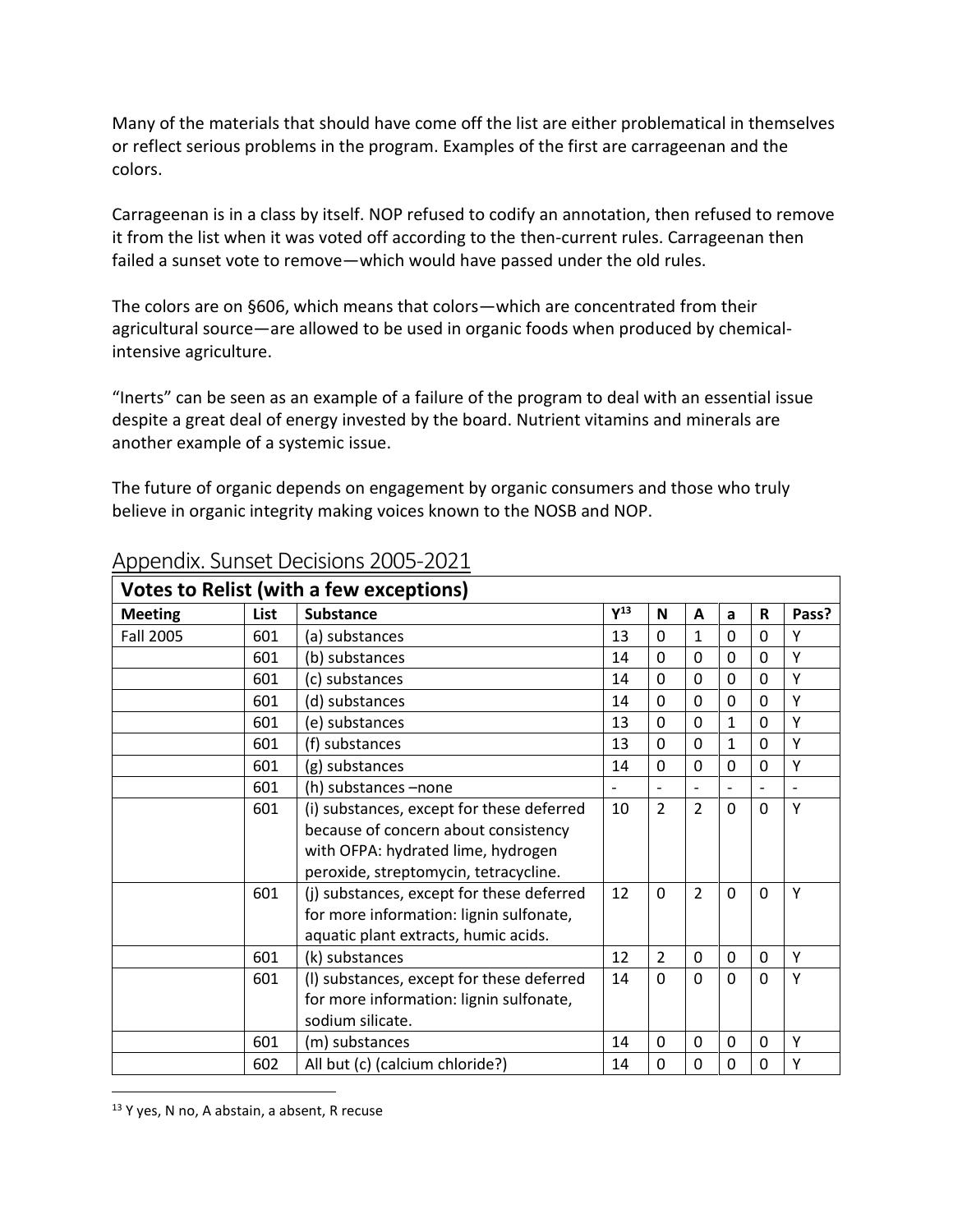|                | 603  | (a) substances, except these deferred for      | 14             | 0                       | 0              | 0              | 0            | Υ     |
|----------------|------|------------------------------------------------|----------------|-------------------------|----------------|----------------|--------------|-------|
|                |      | more information: chlorine materials,          |                |                         |                |                |              |       |
|                |      | oxytocin, parasiticides.                       |                |                         |                |                |              |       |
|                | 603  | (b) substances, except hydrated lime,          | 14             | 0                       | $\mathbf 0$    | 0              | 0            | Υ     |
|                |      | deferred for more information.                 |                |                         |                |                |              |       |
|                | 603  | (c) substances, except milk replacers,         | 14             | 0                       | $\mathbf 0$    | 0              | $\mathbf{0}$ | Υ     |
|                |      | deferred for more information.                 |                |                         |                |                |              |       |
|                | 603  | (d) substances                                 | 14             | 0                       | $\mathbf 0$    | $\mathbf 0$    | 0            | Y     |
|                | 603  | (e) substances                                 | 14             | $\mathbf 0$             | $\mathbf 0$    | 0              | $\mathbf 0$  | Υ     |
|                | 604  | Strychnine                                     | 14             | $\pmb{0}$               | $\mathbf 0$    | $\mathbf 0$    | 0            | Υ     |
|                | 605  | (a) substances, except colors and flavors,     | 14             | 0                       | $\mathbf 0$    | $\mathbf 0$    | 0            | Υ     |
|                |      | deferred for more information.                 |                |                         |                |                |              |       |
|                | 605  | (b) substances. Defer for more                 | 14             | 0                       | $\mathbf 0$    | 0              | 0            | Y     |
|                |      | information: lecithin-bleached, chlorine       |                |                         |                |                |              |       |
|                |      | materials. Delist potassium tartrate.          |                |                         |                |                |              |       |
|                |      | Relist all others.                             |                |                         |                |                |              |       |
|                | 606  | All substances, except lecithin-               | 13             | 0                       | $\mathbf{1}$   | 0              | $\mathbf{0}$ | Y     |
|                |      | unbleached, deferred for more                  |                |                         |                |                |              |       |
|                |      | information.                                   |                |                         |                |                |              |       |
|                | 601  | Streptomycin and tetracycline <sup>14</sup>    | $\overline{7}$ | 4                       | $\mathbf{1}$   | $\overline{2}$ | 0            | Υ     |
| Spring 2006    |      |                                                |                |                         |                |                |              |       |
|                | 601  | Sodium silicate <sup>15</sup>                  | 10             | $\mathbf{1}$            | 1              | $\overline{2}$ | 0            | Y     |
| <b>Meeting</b> | List | <b>Substance</b>                               | Y              | N                       | A              | a              | ${\sf R}$    | Pass? |
| Spring 2006    | 601  | Lignin sulfonate <sup>16</sup>                 | 8              | $\overline{2}$          | $\overline{2}$ | $\overline{2}$ | $\mathbf 0$  | Υ     |
|                | 601  | Hydrogen peroxide                              | 12             | $\mathbf 0$             | $\mathbf 0$    | $\overline{2}$ | 0            | Y     |
|                | 601  | <b>Hydrated lime</b>                           | 12             | 0                       | $\mathbf 0$    | $\overline{2}$ | 0            | Υ     |
|                | 601  | Humic acids                                    | 11             | $\mathbf 1$             | $\mathbf 0$    | $\overline{2}$ | 0            | Υ     |
|                | 601  | Horticultural oils                             | 9              | 3                       | $\mathbf 0$    | $\overline{2}$ | $\mathbf{0}$ | Y     |
|                | 601  | <b>Chlorine materials</b>                      | 10             | $\overline{2}$          | $\mathbf 0$    | $\overline{2}$ | 0            | Υ     |
|                | 601  | Aquatic plant extracts                         | 12             | 0                       | $\mathbf 0$    | $\overline{2}$ | 0            | Υ     |
|                | 603  | Chlorine materials                             | 11             | $\mathbf{1}$            | $\mathbf 0$    | $\overline{2}$ | 0            | Υ     |
|                | 603  | <b>Hydrated lime</b>                           | 12             | 0                       | $\mathbf 0$    | $\overline{2}$ | $\mathbf 0$  | Υ     |
|                | 603  | Ivermectin <sup>17</sup>                       | 6              | $\overline{\mathbf{4}}$ | $\overline{2}$ | $\overline{2}$ | $\pmb{0}$    | Υ     |
|                | 603  | Milk replacers, motion to delist <sup>18</sup> | 11             | $\overline{1}$          | $\pmb{0}$      | $\overline{2}$ | $\pmb{0}$    | Υ     |
|                | 603  | Oxytocin <sup>19</sup>                         | 8              | $\overline{2}$          | $\overline{2}$ | 2              | $\mathbf{0}$ | Υ     |
|                | 605a | Colors, to defer                               | 11             | $\mathbf{1}$            | $\mathbf 0$    | $\overline{2}$ | $\mathbf 0$  | Υ     |
|                | 605a | Flavors                                        | 11             | $\overline{0}$          | $\mathbf 0$    | $\overline{2}$ | $\mathbf{1}$ | Υ     |
|                | 605b | Chlorine materials                             | 12             | 0                       | 0              | $\overline{2}$ | 0            | Υ     |
|                | 605b | Bleached lecithin, to delist                   | 12             | 0                       | $\mathbf 0$    | $\overline{2}$ | $\mathbf 0$  | Υ     |
|                | 606  | Unbleached lecithin, to list                   | 12             | 0                       | $\pmb{0}$      | $\overline{2}$ | $\mathbf 0$  | Υ     |

<sup>&</sup>lt;sup>14</sup> Abstain counted with majority.

<sup>&</sup>lt;sup>15</sup> Abstain counted with majority.

<sup>&</sup>lt;sup>16</sup> Abstain counted with majority.

<sup>&</sup>lt;sup>17</sup> Abstain counted with majority.

 $^{18}$  As of 2010 (at least), the PPM says, "As a norm, a motion should always be presented in the affirmative."

<sup>&</sup>lt;sup>19</sup> Abstain counted with majority.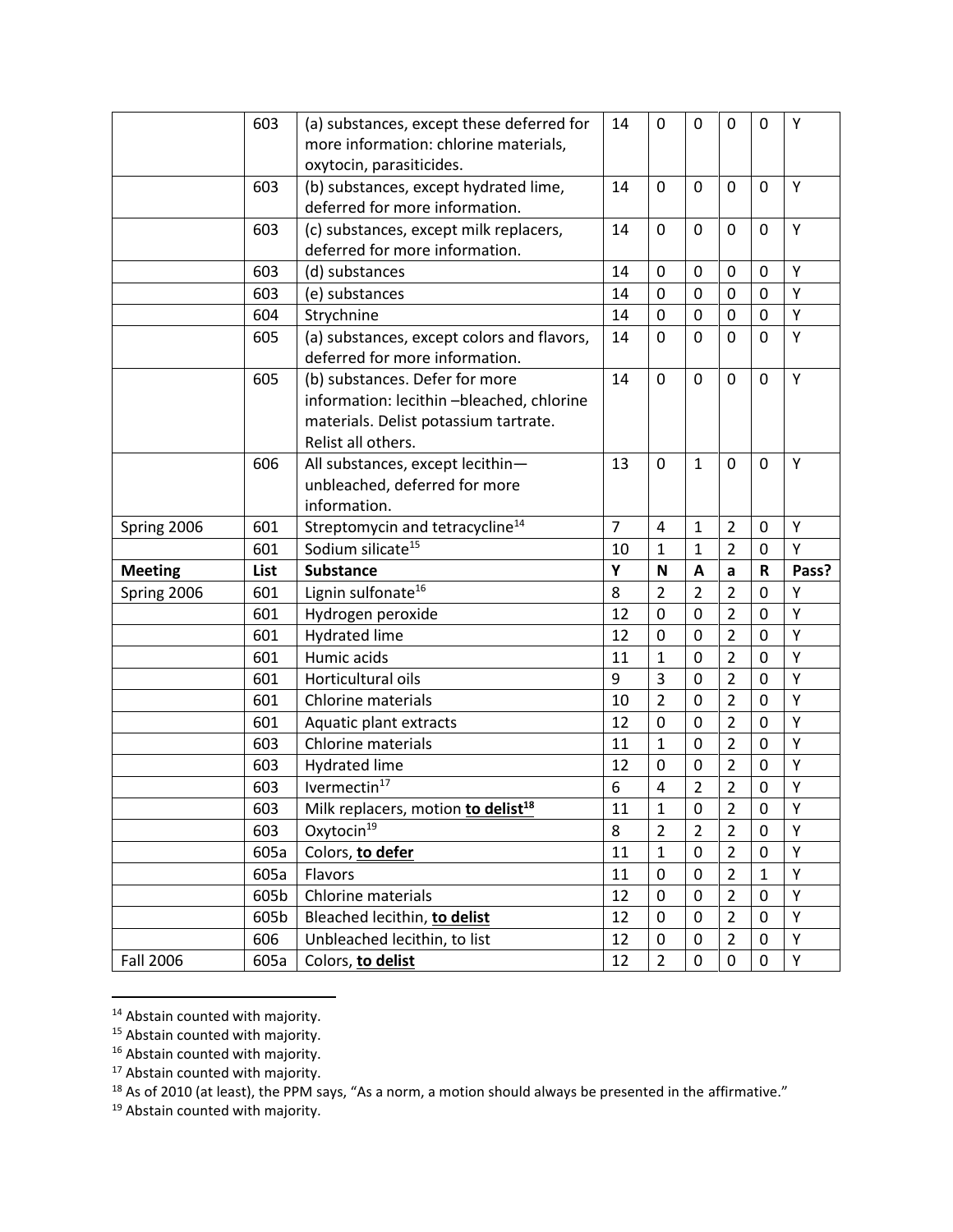|                  | 605b | Bleached lecithin, revised | 11 | 3              | $\mathbf 0$    | $\mathbf 0$    | $\mathbf 0$ | Υ     |
|------------------|------|----------------------------|----|----------------|----------------|----------------|-------------|-------|
| <b>Fall 2007</b> | 601  | Copper sulfate             | 11 | 3              | $\mathbf{1}$   | 0              | $\mathbf 0$ | Υ     |
|                  | 601  | List 3 inerts              | 13 | $\mathbf 0$    | $\overline{2}$ | 0              | 0           | Υ     |
|                  | 601  | Ozone                      | 15 | $\mathbf 0$    | 0              | 0              | 0           | Υ     |
|                  | 602  | Calcium chloride           | 15 | $\mathbf 0$    | $\mathbf 0$    | $\mathbf 0$    | 0           | Υ     |
|                  | 605a | Glucono delta lactone      | 15 | $\mathbf 0$    | $\mathbf 0$    | 0              | $\mathbf 0$ | Υ     |
|                  | 605b | Cellulose                  | 15 | 0              | $\mathbf 0$    | 0              | 0           | Υ     |
| Spring 2008      | 601  | Reaffirm                   | 13 | $\mathbf 0$    | $\mathbf{1}$   | $\mathbf 1$    | $\mathbf 0$ | Υ     |
|                  | 605a | Reaffirm                   | 13 | $\mathbf 0$    | $\mathbf 1$    | $\mathbf{1}$   | 0           | Υ     |
|                  | 605b | Reaffirm                   | 13 | 0              | 1              | 1              | 0           | Υ     |
| <b>Fall 2009</b> | 601  | Hydrogen chloride          | 12 | $\mathbf 0$    | $\mathbf 0$    | 3              | $\mathbf 0$ | Υ     |
|                  | 605a | Egg white lysozyme         | 13 | $\mathbf 0$    | $\mathbf 0$    | $\overline{2}$ | $\mathbf 0$ | Υ     |
|                  | 605a | L-malic acid               | 13 | $\mathbf 0$    | 0              | $\overline{2}$ | 0           | Υ     |
|                  | 605a | Microorganisms             | 13 | $\mathbf 0$    | $\mathbf 0$    | $\overline{2}$ | $\mathbf 0$ | Υ     |
|                  | 605b | Diethylaminoethanol        | 9  | $\overline{2}$ | $\mathbf{1}$   | 3              | 0           | Υ     |
|                  | 605b | Octadecylamine             | 9  | $\overline{2}$ | 1              | 3              | $\mathbf 0$ | Υ     |
|                  | 605b | Peracetic acid             | 13 | $\mathbf 0$    | 0              | $\overline{2}$ | 0           | Υ     |
|                  | 605b | <b>SAPP</b>                | 13 | $\mathbf 0$    | $\mathbf 0$    | $\overline{2}$ | $\mathbf 0$ | Υ     |
|                  | 605b | <b>TSPP</b>                | 13 | $\mathbf 0$    | $\mathbf 0$    | $\overline{2}$ | 0           | Υ     |
|                  | 605b | Cyclohexylamine            | 10 | $\overline{2}$ | $\mathbf{1}$   | $\overline{2}$ | 0           | Υ     |
| Spring 2010      | 601  | 21 substances              | 14 | 0              | $\mathbf 0$    | $\mathbf{1}$   | $\mathbf 0$ | Υ     |
|                  | 602  | All                        | 14 | $\mathbf 0$    | $\mathbf 0$    | $\mathbf{1}$   | $\mathbf 0$ | Υ     |
|                  | 603  | 26 substances              | 14 | $\mathbf 0$    | 0              | $\mathbf{1}$   | 0           | Υ     |
|                  |      |                            |    |                |                |                |             |       |
|                  | 604  | Strychnine                 | 14 | $\mathbf 0$    | 0              | $\mathbf{1}$   | 0           | Υ     |
| <b>Meeting</b>   | List | <b>Substance</b>           | Y  | $\mathbf N$    | A              | a              | ${\sf R}$   | Pass? |
| Spring 2010      | 605a | 15 substances              | 14 | $\mathbf 0$    | $\mathbf 0$    | $\mathbf{1}$   | 0           | Υ     |
|                  | 605b | 22 substances              | 14 | $\mathbf 0$    | $\mathbf 0$    | 1              | $\mathbf 0$ | Υ     |
|                  | 606  | 16 substances              | 13 | $\mathbf 0$    | $\mathbf 0$    | $\mathbf{1}$   | 1           | Υ     |
| <b>Fall 2010</b> | 601- |                            |    |                |                |                |             |       |
|                  | 602  | Reaffirm                   | 14 | $\mathbf 0$    | 0              | 0              | 0           | Υ     |
|                  | 603- |                            |    |                |                |                |             |       |
|                  | 604  | Reaffirm                   | 14 | 0              | 0              | 0              | 0           | Υ     |
|                  | 603  | 9 substances               | 14 | $\pmb{0}$      | $\pmb{0}$      | $\mathbf 0$    | 0           | Y     |
|                  | 605- |                            |    |                |                |                |             |       |
|                  | 606  | Reaffirm                   | 14 | 0              | 0              | 0              | 0           | Υ     |
|                  | 605a | Flavors                    | 14 | 0              | $\mathbf 0$    | 0              | $\mathbf 0$ | Υ     |
|                  | 605a | Magnesium sulfate          | 14 | 0              | $\mathbf 0$    | 0              | 0           | Υ     |
|                  | 605a | Yeast                      | 14 | 0              | 0              | 0              | 0           | Υ     |
|                  | 605b | Chlorine materials         | 14 | 0              | $\pmb{0}$      | 0              | $\mathbf 0$ | Υ     |
|                  | 605b | Ferrous sulfate            | 14 | $\mathbf 0$    | $\mathbf 0$    | 0              | $\mathbf 0$ | Υ     |
|                  | 605b | Pectin, low methoxy        | 14 | 0              | 0              | 0              | 0           | Υ     |
|                  | 605b | Phosphoric acid            | 14 | $\mathbf 0$    | $\pmb{0}$      | 0              | $\mathbf 0$ | Υ     |
|                  | 605b | Silicon dioxide            | 14 | $\mathbf 0$    | $\pmb{0}$      | 0              | $\mathbf 0$ | Υ     |
|                  | 605b | Sodium citrate             | 14 | 0              | $\mathbf 0$    | 0              | $\mathbf 0$ | Υ     |
|                  | 605b | Sodium hydroxide           | 14 | 0              | 0              | 0              | 0           | Υ     |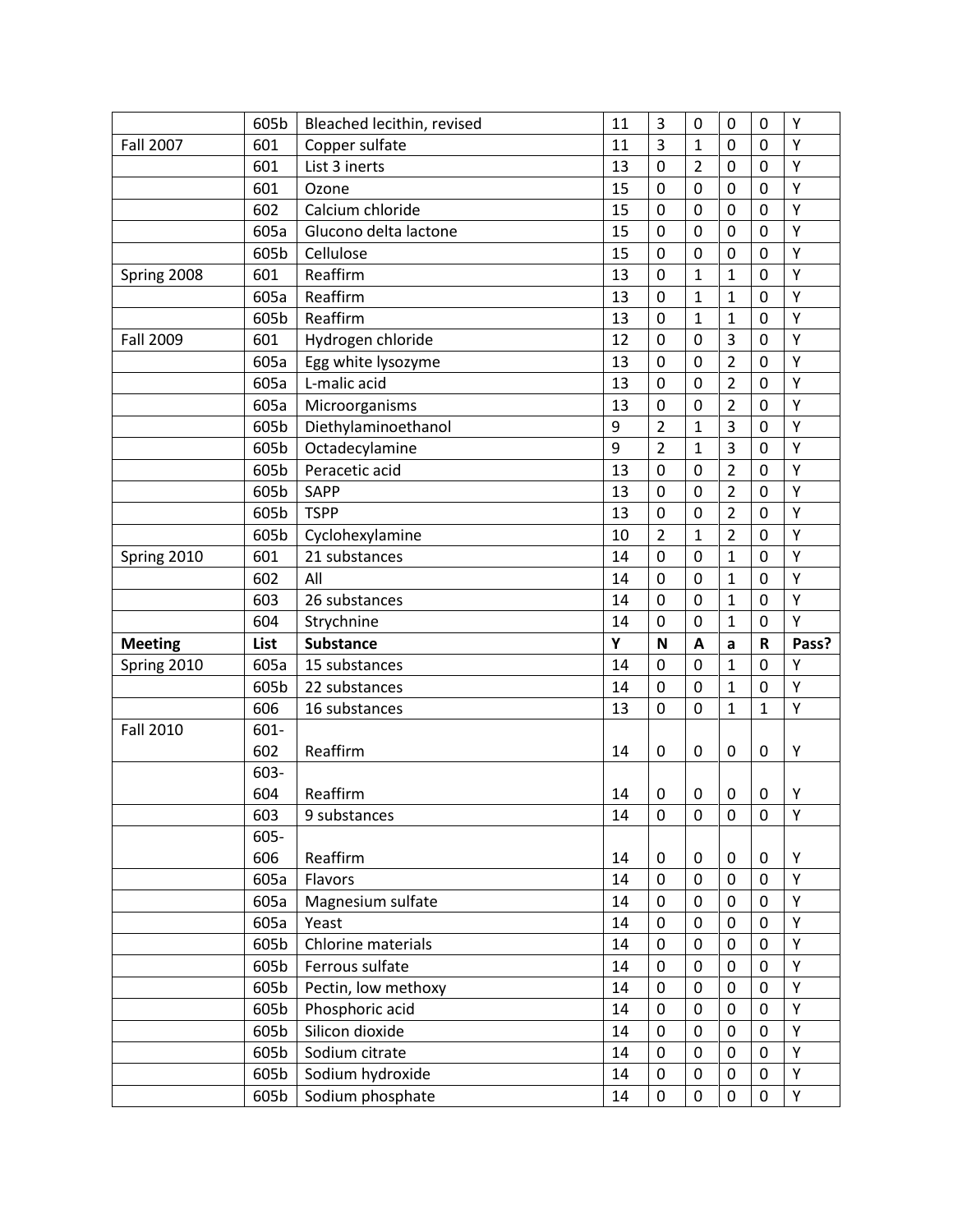|                    | 605b | Sulfur dioxide                                                     | 14 | 0              | 0              | 0              | 0              | Υ     |
|--------------------|------|--------------------------------------------------------------------|----|----------------|----------------|----------------|----------------|-------|
|                    | 605b | Glycerides                                                         | 14 | $\mathbf 0$    | $\mathbf 0$    | $\mathbf 0$    | $\mathbf 0$    | Υ     |
|                    | 606  | Colors                                                             | 14 | $\mathbf 0$    | $\mathbf 0$    | 0              | $\mathbf 0$    | Υ     |
|                    | 606  | Annatto                                                            | 14 | 0              | $\mathbf 0$    | 0              | 0              | Υ     |
|                    | 606  | <b>FOS</b>                                                         | 14 | 0              | $\mathbf 0$    | 0              | $\mathbf 0$    | Υ     |
|                    | 606  | Hops                                                               | 13 | $\mathbf{1}$   | $\mathbf 0$    | 0              | $\mathbf 0$    | Υ     |
|                    | 606  | <b>IOE</b>                                                         | 14 | 0              | $\mathbf 0$    | $\mathbf 0$    | $\mathbf 0$    | Υ     |
|                    | 606  | Pectin high methoxy                                                | 13 | $\mathbf 1$    | $\mathbf 0$    | 0              | $\mathbf 0$    | Υ     |
|                    | 606  | Cornstarch                                                         | 12 | $\mathbf{1}$   | $\mathbf 1$    | 0              | $\mathbf 0$    | Υ     |
|                    | 606  | Whey protein powder                                                | 14 | 0              | $\mathbf 0$    | $\mathbf 0$    | $\mathbf 0$    | Υ     |
| Spring $2011^{20}$ | 601  | Alcohols                                                           | 14 | $\mathbf 0$    | $\mathbf 0$    | $\mathbf 0$    | $\mathbf 0$    | Υ     |
|                    | 601  | <b>Chlorine materials</b>                                          | 14 | 0              | $\mathbf 0$    | 0              | 0              | Υ     |
|                    | 601  | Newspaper                                                          | 14 | 0              | $\mathbf 0$    | 0              | 0              | Υ     |
|                    | 601  | Coppers, fixed                                                     | 14 | $\mathbf 0$    | $\mathbf 0$    | 0              | $\mathbf 0$    | Υ     |
|                    | 601  | Ethylene gas                                                       | 10 | $\overline{4}$ | 0              | 0              | 0              | Υ     |
|                    | 601  | Lignin sulfonate <sup>21</sup>                                     | 14 | 0              | $\mathbf 0$    | 0              | 0              | Υ     |
|                    | 601  | Magnesium sulfate                                                  | 13 | $\mathbf{1}$   | $\mathbf 0$    | 0              | $\mathbf 0$    | Υ     |
|                    | 601  | Pheromones                                                         | 14 | 0              | $\mathbf 0$    | 0              | 0              | Υ     |
|                    | 601  | Plastic mulch                                                      | 14 | 0              | $\mathbf 0$    | 0              | 0              | Υ     |
|                    |      |                                                                    |    |                |                |                |                |       |
|                    | 601  | Sodium silicate                                                    | 13 | 0              | $\mathbf{1}$   | 0              | $\mathbf 0$    | Υ     |
|                    | 601  | Sulfur dioxide <sup>22</sup>                                       | 9  | 5              | $\mathbf 0$    | $\overline{0}$ | $\mathbf 0$    | N     |
| <b>Meeting</b>     | List | <b>Substance</b>                                                   | Y  | N              | A              | a              | R              | Pass? |
|                    | 601  | Streptomycin: change annotation:<br>expiration date. <sup>23</sup> | 13 | $\mathbf{1}$   | $\mathbf 0$    | 0              | 0              | Υ     |
|                    | 601  | Streptomycin: change annotation to limit<br>to post-infection.     | 5  | 9              | 0              | 0              | $\mathbf{0}$   | N     |
|                    | 601  | Streptomycin: backup motion to relist                              | 10 | 4              | $\mathbf 0$    | 0              | $\mathbf{0}$   | Υ     |
|                    | 601  | Vitamin D3                                                         | 14 | 0              | 0              | 0              | $\mathbf{0}$   | Υ     |
|                    | 602  | Sodium nitrate: remove annotation <sup>24</sup>                    | 10 | $\overline{2}$ | $\mathbf 0$    | $\mathbf 0$    | $\overline{2}$ | Υ     |
|                    | 602  | Sodium nitrate: backup motion to relist                            | 10 | 0              | $\overline{2}$ | $\mathbf 0$    | $\overline{2}$ | Υ     |
|                    | 605a | Enzymes                                                            | 13 | $\mathbf{1}$   | $\mathbf 0$    | 0              | 0              | Υ     |
|                    | 605a | Potassium iodide                                                   | 14 | 0              | $\mathbf 0$    | 0              | 0              | Υ     |
|                    | 605b | Potassium iodide <sup>25</sup>                                     | 0  | 14             | 0              | 0              | 0              | Υ     |
|                    | 605b | Nutrient vitamins and minerals                                     | 13 | 0              | $\mathbf{1}$   | 0              | 0              | Y     |
|                    | 605b | Tocopherols                                                        | 14 | 0              | 0              | 0              | 0              | Υ     |
| <b>Fall 2011</b>   | 601  | Copper sulfate                                                     | 14 | 0              | $\mathbf 0$    | 0              | $\mathbf 0$    | Υ     |
|                    | 601  | Ozone                                                              | 13 | $\mathbf{1}$   | $\pmb{0}$      | 0              | $\mathbf 0$    | Υ     |
|                    | 601  | Peracetic acid                                                     | 13 | $\mathbf{1}$   | $\pmb{0}$      | 0              | 0              | Υ     |

<sup>20</sup> Start annotation at sunset.

<sup>&</sup>lt;sup>21</sup> Identical votes for both listings.

<sup>&</sup>lt;sup>22</sup> Reverse result under NOP sunset policy.

<sup>&</sup>lt;sup>23</sup> This annotation at sunset paved the way for the removal of streptomycin from the National List.

<sup>&</sup>lt;sup>24</sup> This annotation at sunset means that sodium nitrate should not be used in organic production. However, the NOP has never put this into regulation.

<sup>&</sup>lt;sup>25</sup> Change of classification recorded as two votes.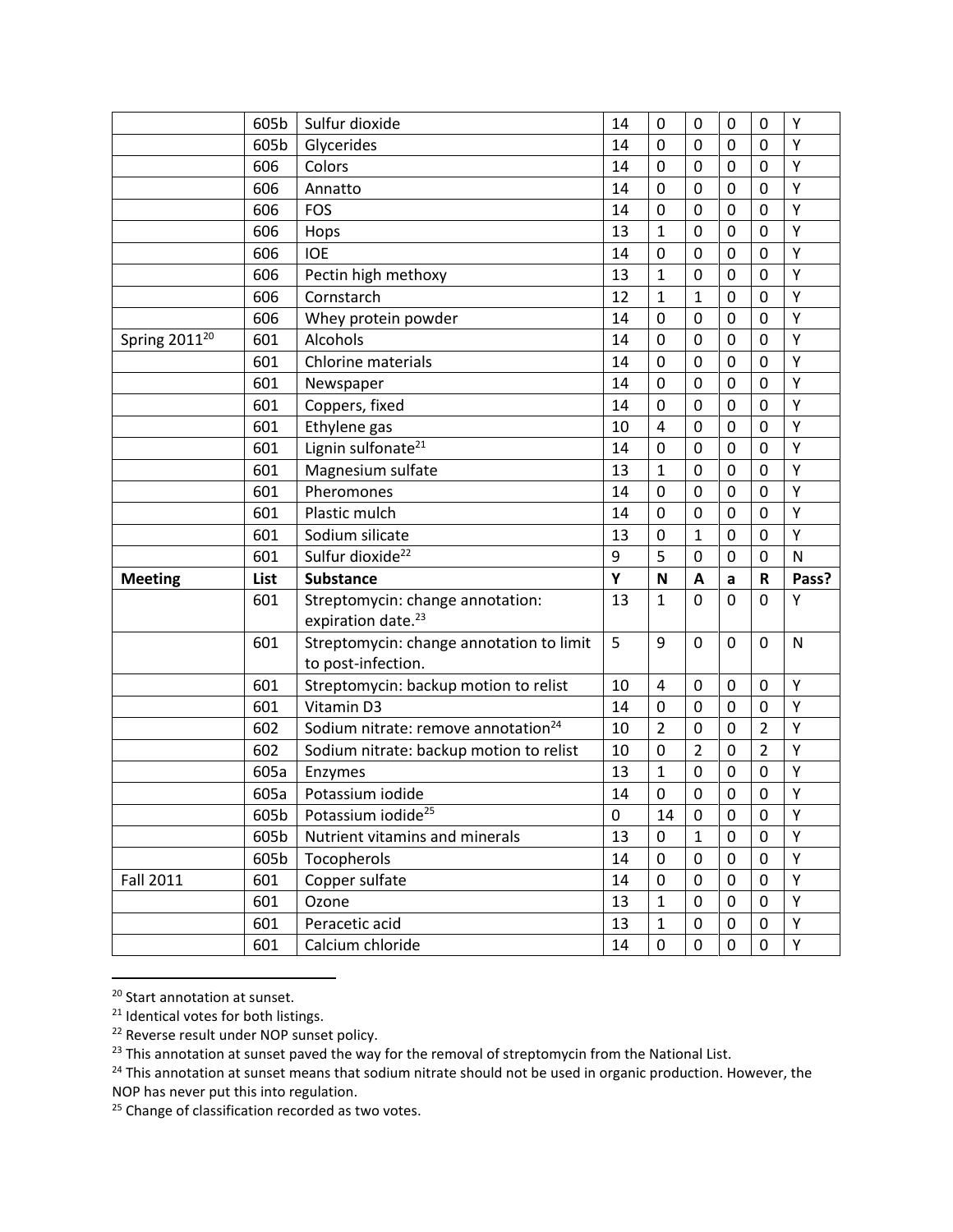|                        | 605  | Animal enzymes                                   | 14             | $\mathbf 0$    | 0              | $\mathbf 0$  | $\mathbf 0$    | Υ            |
|------------------------|------|--------------------------------------------------|----------------|----------------|----------------|--------------|----------------|--------------|
|                        | 605a | Tartaric acid                                    | 14             | $\mathbf 0$    | 0              | 0            | $\mathbf 0$    | Y            |
|                        | 605b | Tartaric acid <sup>26</sup>                      | 0              | 14             | $\mathbf 0$    | 0            | $\mathbf{0}$   | Υ            |
| Spring 2012            | 601  | List 3 inerts: Resolution                        | 15             | $\mathbf 0$    | 0              | 0            | 0              | Υ            |
|                        | 601  | List 3 inerts: Annotation change <sup>27</sup>   | 15             | $\mathbf 0$    | $\mathbf 0$    | $\mathbf 0$  | $\mathbf 0$    | Υ            |
|                        | 601  | List 3 inerts: Definition                        | 15             | $\mathbf 0$    | $\mathbf 0$    | 0            | $\mathbf 0$    | Υ            |
|                        | 601  | List 3 inerts: Backup relisting                  | 15             | 0              | 0              | 0            | 0              | Υ            |
|                        | 605a | Carrageenan: Annotation change <sup>28</sup>     | 10             | 5              | $\mathbf 0$    | 0            | $\mathbf 0$    | Υ            |
|                        | 605a | Carrageenan: Backup relisting                    | 11             | $\overline{4}$ | 0              | 0            | 0              | y            |
|                        | 605a | Glucono delta lactone                            | 14             | $\mathbf 1$    | 0              | 0            | 0              | Υ            |
|                        | 605a | Cellulose: Annotation change <sup>29</sup>       | 14             | $\mathbf{1}$   | $\mathbf 0$    | 0            | $\mathbf 0$    | Υ            |
|                        | 605a | Cellulose: Backup relisting                      | 11             | 3              | $\overline{1}$ | $\mathbf 0$  | 0              | Υ            |
| <b>Votes to Delist</b> |      |                                                  |                |                |                |              |                |              |
| <b>Meeting</b>         | List | <b>Substance</b>                                 | Υ              | ${\sf N}$      | A              | a            | $\mathsf R$    | Pass?        |
| <b>Fall 2014</b>       | 601  | Sulfurous acid                                   | 3              | 11             | $\mathbf{1}$   | 0            | 0              | N            |
|                        | 601  | Sodium carbonate peroxyhydrate                   | 5              | 10             | 0              | $\mathbf 0$  | 0              | $\mathsf{N}$ |
|                        | 601  | Aqueous potassium silicate <sup>30</sup>         | 6              | 9              | 0              | 0            | 0              | $\mathsf{N}$ |
|                        | 605a | Gellan gum                                       | 3              | 12             | $\mathbf 0$    | 0            | 0              | N            |
|                        | 606  | Tragacanth gum                                   | 3              | 12             | 0              | 0            | $\mathbf 0$    | $\mathsf{N}$ |
|                        | 606  | Marsala                                          | 15             | $\mathbf 0$    | $\mathbf 0$    | 0            | $\mathbf 0$    | Υ            |
|                        | 606  | Sherry                                           | 15             | $\mathbf 0$    | $\mathbf 0$    | $\mathbf 0$  | 0              | Υ            |
| Spring 2015            | 601  | Ferric phosphate                                 | 3              | 11             | $\mathbf 0$    | $\mathbf{1}$ | $\mathbf 0$    | N            |
| <b>Meeting</b>         | List | <b>Substance</b>                                 | Y              | $\mathbf N$    | A              | a            | ${\sf R}$      | Pass?        |
| Spring 2015            | 601  | Hydrogen chloride                                | $\mathbf{1}$   | 13             | $\mathbf 0$    | 1            | 0              | N            |
|                        | 605a | Egg white lysozyme                               | 11             | 3              | 0              | $\mathbf{1}$ | 0              | Υ            |
|                        | 605a | L-malic acid                                     | $\overline{2}$ | 12             | $\mathbf 0$    | 1            | 0              | N            |
|                        | 605b | Microorganisms                                   | $\mathbf 0$    | 14             | 0              | $\mathbf{1}$ | 0              | N            |
|                        | 605b | Activated charcoal                               | $\mathbf 1$    | 13             | $\mathbf 0$    | $\mathbf{1}$ | 0              | N            |
|                        | 605b | Peracetic acid                                   | $\mathbf 0$    | 14             | $\mathbf 0$    | $\mathbf{1}$ | $\mathbf 0$    | N            |
|                        | 605b | Cyclohexamine                                    | 14             | $\mathbf 0$    | 0              | $\mathbf{1}$ | 0              | Υ            |
|                        | 605b | Diethylaminoethanol                              | 14             | 0              | $\mathbf 0$    | $\mathbf 1$  | $\mathbf 0$    | Υ            |
|                        | 605b | Octadecylamine                                   | 14             | $\mathbf 0$    | $\mathbf 0$    | $\mathbf{1}$ | $\overline{0}$ | Y            |
|                        | 605b | <b>SAPP</b>                                      | 3              | 11             | 0              | $\mathbf{1}$ | 0              | N            |
|                        | 605b | <b>TSPP</b>                                      | 14             | 0              | $\mathbf 0$    | $\mathbf{1}$ | 0              | Υ            |
| <b>Fall 2015</b>       | 601  | Micronutrients, annotation change <sup>31</sup>  | 13             | $\mathbf 0$    | $\mathbf{1}$   |              |                | Υ            |
|                        | 601  | List 4 "inerts," annotation change <sup>32</sup> | 10             | 4              | $\pmb{0}$      |              |                | Υ            |
|                        | 601  | Ethanol                                          | $\pmb{0}$      | 13             | $\mathbf{1}$   |              |                | N            |
|                        | 601  | Isopropanol                                      | $\mathbf{1}$   | 13             | $\pmb{0}$      |              |                | ${\sf N}$    |
|                        | 601  | Chlorine materials                               | $\overline{2}$ | 12             | 0              |              |                | N            |

<sup>26</sup> Change of classification recorded as two votes.

<sup>32</sup> Not sunset.

<sup>&</sup>lt;sup>27</sup> NOP chose backup motion instead of annotated listing.

<sup>&</sup>lt;sup>28</sup> NOP chose backup motion instead of annotated listing.

<sup>&</sup>lt;sup>29</sup> NOP chose backup motion instead of annotated listing.

<sup>30</sup> Would not have been relisted under NOSB rules.

<sup>&</sup>lt;sup>31</sup> Not sunset.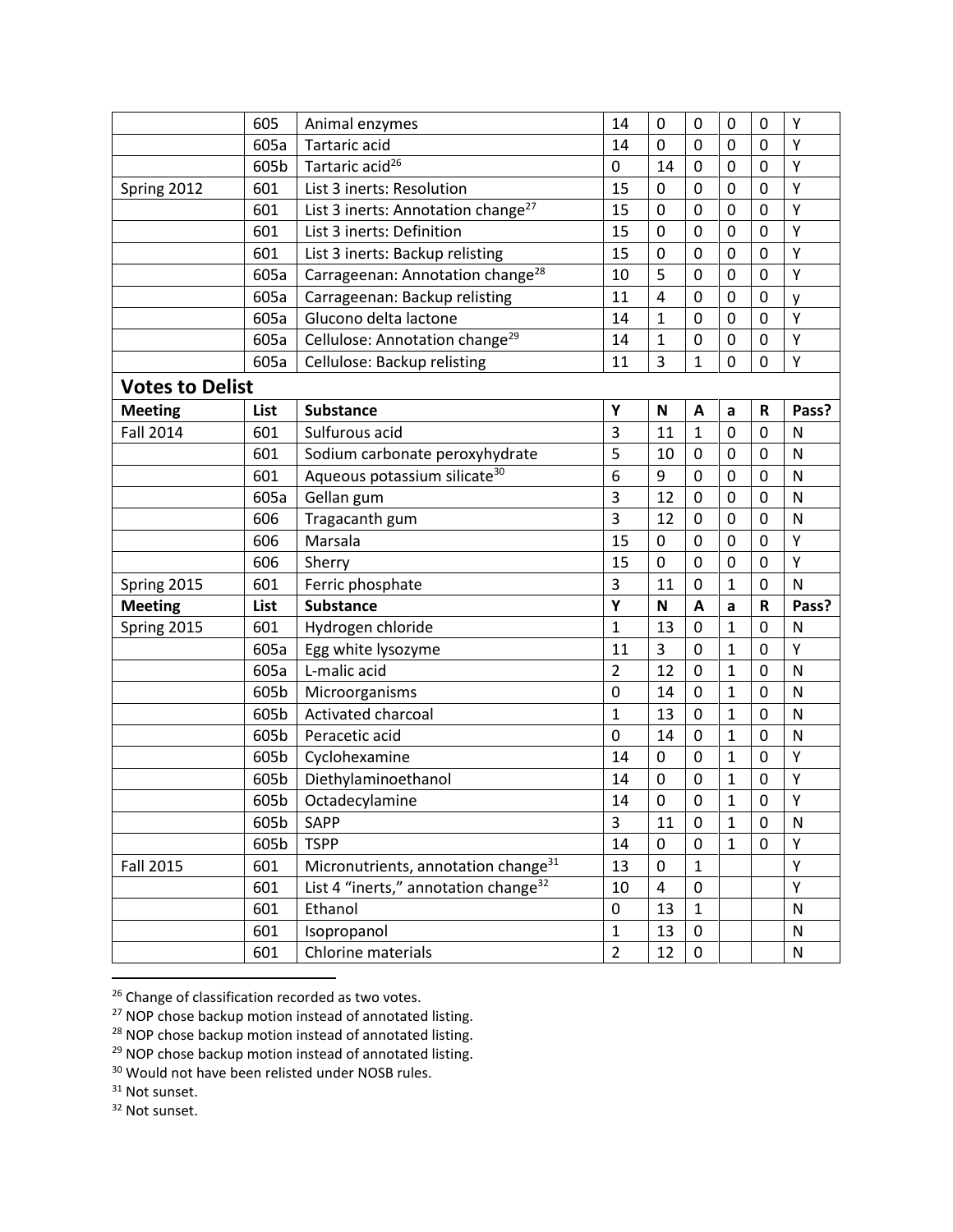| 601  | Hydrogen peroxide                           | $\mathbf 0$    | 14             | $\mathbf 0$    |              | $\mathsf{N}$    |
|------|---------------------------------------------|----------------|----------------|----------------|--------------|-----------------|
| 601  | Soap-based algicides/demossers              | 8              | 5              | $\mathbf{1}$   |              | N <sup>33</sup> |
| 601  | Soap-based herbicides                       | $\mathbf 0$    | 14             | 0              |              | N               |
| 601b | Newspaper/other paper mulch                 | $\pmb{0}$      | 14             | 0              |              | $\mathsf{N}$    |
| 601c | Newspaper/other paper compost               | 0              | 14             | $\mathbf 0$    |              | $\mathsf{N}$    |
| 601  | Plastic mulch and covers                    | $\overline{2}$ | 12             | $\pmb{0}$      |              | ${\sf N}$       |
| 601  | Soaps, ammonium                             | $\mathbf{1}$   | 13             | 0              |              | $\mathsf{N}$    |
| 601  | Ammonium carbonate                          | $\overline{2}$ | 12             | $\mathbf 0$    |              | $\mathsf{N}$    |
| 601  | Boric acid                                  | $\mathbf{1}$   | 13             | 0              |              | $\mathsf{N}$    |
| 601  | Elemental sulfur                            | 0              | 14             | $\pmb{0}$      |              | $\mathsf{N}$    |
| 601  | Lime sulfur                                 | $\mathbf{1}$   | 13             | $\mathbf 0$    |              | $\mathsf{N}$    |
| 601  | Oils, horticultural                         | $\pmb{0}$      | 14             | $\mathbf 0$    |              | ${\sf N}$       |
| 601  | Soaps, insecticidal                         | $\mathbf 0$    | 14             | 0              |              | N               |
| 601  | Sticky traps/barriers                       | 0              | 14             | 0              |              | $\mathsf{N}$    |
| 601  | Sucrose octanoate esters                    | $\mathbf{1}$   | 13             | $\mathbf 0$    |              | $\mathsf{N}$    |
| 601  | Pheromones                                  | $\mathbf 1$    | 13             | $\pmb{0}$      |              | $\mathsf{N}$    |
| 601  | Vitamin D3                                  | 3              | 11             | 0              |              | N               |
| 601  | Coppers, fixed                              | $\overline{2}$ | 12             | $\mathbf 0$    |              | $\mathsf{N}$    |
| 601  | Copper sulfate, plant disease               | $\overline{2}$ | 12             | $\mathbf 0$    |              | ${\sf N}$       |
| 601  | <b>Hydrated lime</b>                        | $\mathbf 0$    | 13             | 0              | $\mathbf{1}$ | ${\sf N}$       |
| 601  | Potassium bicarbonate                       | $\mathbf 1$    | 12             | $\mathbf{1}$   |              | ${\sf N}$       |
| 601  | Aquatic plant extracts                      | 5              | 6              | 3              |              | $N^{34}$        |
| 601  | Humic acids                                 | $\overline{4}$ | 10             | 0              |              | $\mathsf{N}$    |
| 601  | Lignin sulfonate, chelating                 | $\overline{7}$ | $\overline{7}$ | $\mathbf 0$    |              | N <sup>35</sup> |
| 601  | Lignin sulfonate, floating                  | 14             | 0              | $\mathbf 0$    |              | Υ               |
| 601  | Magnesium sulfate                           | $\mathbf{1}$   | 13             | 0              |              | $\mathsf{N}$    |
| 601  | Micronutrients (w/o annotation change)      | 0              | 14             | $\mathbf 0$    |              | N               |
| 601  | Liquid fish products                        | $\mathbf 1$    | 13             | 0              |              | $\mathsf{N}$    |
| 601  | Vitamins B1, C, E                           | $\mathbf{1}$   | 13             | $\mathbf 0$    |              | ${\sf N}$       |
| 601  | Ethylene                                    | 3              | 9              | $\overline{2}$ |              | $\mathsf{N}$    |
| 601  | Sodium silicate                             | $\overline{2}$ | 12             | 0              |              | $\mathsf{N}$    |
| 601  | List 4 "inerts"                             | $\overline{2}$ | 12             | $\pmb{0}$      |              | ${\sf N}$       |
| 601  | Microcrystalline cheese wax                 | $\mathbf{1}$   | 13             | 0              |              | N               |
| 602  | Ash from manure burning                     | $\mathbf 0$    | 14             | 0              |              | $\mathsf{N}$    |
| 602  | Arsenic                                     | 0              | 14             | 0              |              | ${\sf N}$       |
| 602  | Lead salts                                  | 0              | 14             | 0              |              | ${\sf N}$       |
| 602  | Potassium chloride                          | $\pmb{0}$      | 14             | $\pmb{0}$      |              | ${\sf N}$       |
| 602  | Sodium fluoaluminate                        | 0              | 14             | 0              |              | ${\sf N}$       |
| 602  | Strychnine                                  | $\pmb{0}$      | 14             | 0              |              | ${\sf N}$       |
| 602  | Tobacco dust/nicotine sulfate               | $\pmb{0}$      | 14             | 0              |              | $\mathsf{N}$    |
| 605  | Reclassification alginic acid <sup>36</sup> | 13             | 0              | $\mathbf{1}$   |              | Υ               |

<sup>&</sup>lt;sup>33</sup> Would have been delisted under old rules.

Would have been delisted under old rules.

<sup>&</sup>lt;sup>35</sup> Would have been delisted under old rules.

Not sunset.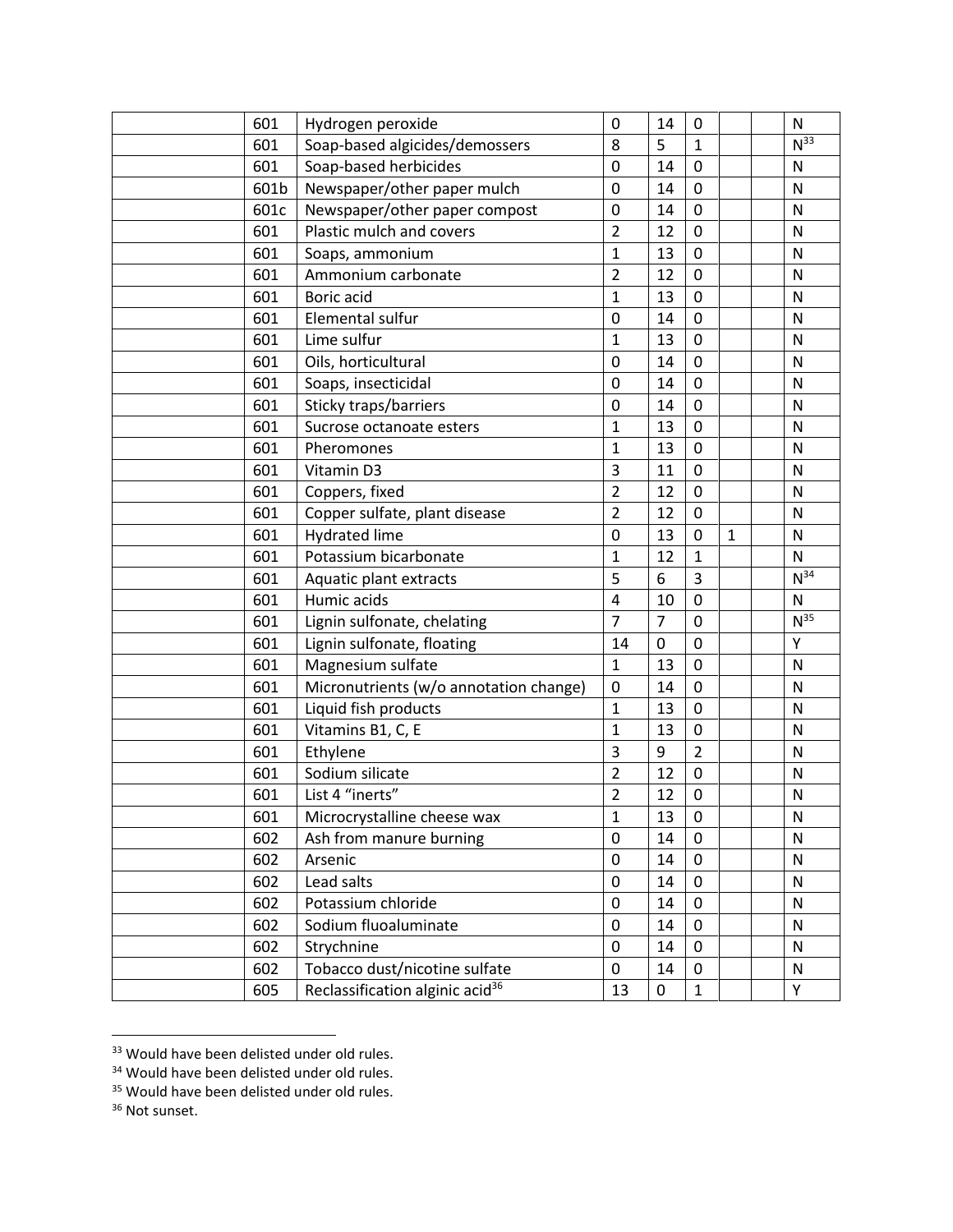| 606 | Reclassification carnauba wax <sup>37</sup> | 12             | $\mathbf{1}$ | $\mathbf{1}$   | Υ            |
|-----|---------------------------------------------|----------------|--------------|----------------|--------------|
| 606 | Flavors annotation <sup>38</sup>            | 14             | 0            | $\overline{0}$ | Y            |
| 605 | Alginic acid                                | $\overline{2}$ | 11           | $\mathbf{1}$   | $\mathsf{N}$ |
| 605 | Citric acid                                 | $\overline{2}$ | 12           | 0              | $\mathsf{N}$ |
| 605 | Lactic acid                                 | $\overline{2}$ | 12           | $\mathbf 0$    | $\mathsf{N}$ |
| 605 | Attapulgite                                 | 3              | 11           | 0              | ${\sf N}$    |
| 605 | Bentonite                                   | 0              | 14           | 0              | $\mathsf{N}$ |
| 605 | Calcium carbonate                           | 0              | 14           | $\mathbf 0$    | $\mathsf{N}$ |
| 605 | Calcium chloride                            | $\pmb{0}$      | 12           | $\overline{2}$ | $\mathsf{N}$ |
| 605 | Dairy cultures                              | 0              | 14           | 0              | $\mathsf{N}$ |
| 605 | Diatomaceous earth                          | 0              | 14           | 0              | $\mathsf{N}$ |
| 605 | Enzymes                                     | $\overline{2}$ | 12           | $\pmb{0}$      | $\mathsf{N}$ |
| 605 | Kaolin                                      | 0              | 14           | 0              | $\mathsf{N}$ |
| 605 | Magnesium sulfate                           | $\mathbf{1}$   | 12           | $\mathbf{1}$   | $\mathsf{N}$ |
| 605 | Nitrogen                                    | $\mathbf 0$    | 14           | $\mathbf 0$    | $\mathsf{N}$ |
| 605 | Oxygen                                      | $\pmb{0}$      | 14           | 0              | N            |
| 605 | Perlite                                     | 0              | 14           | 0              | N            |
| 605 | Potassium chloride                          | 0              | 14           | 0              | $\mathsf{N}$ |
| 605 | Potassium iodide                            | 0              | 14           | 0              | $\mathsf{N}$ |
| 605 | Sodium bicarbonate                          | 0              | 14           | 0              | $\mathsf{N}$ |
| 605 | Sodium carbonate                            | $\mathbf 0$    | 14           | $\pmb{0}$      | N            |
| 605 | Carnauba wax                                | 0              | 13           | $\mathbf{1}$   | $\mathsf{N}$ |
| 605 | Wood rosin                                  | $\mathbf 0$    | 13           | $\mathbf{1}$   | $\mathsf{N}$ |
| 605 | Yeast                                       | $\mathbf 0$    | 14           | 0              | $\mathsf{N}$ |
| 605 | Acidified sodium chlorite                   | $\mathbf 1$    | 13           | $\pmb{0}$      | ${\sf N}$    |
| 605 | Alginates                                   | $\overline{2}$ | 11           | $\mathbf{1}$   | $\mathsf{N}$ |
| 605 | Ammonium bicarbonate                        | $\mathbf 0$    | 14           | $\mathbf 0$    | N            |
| 605 | Ammonium carbonate                          | $\mathbf 0$    | 14           | $\pmb{0}$      | $\mathsf{N}$ |
| 605 | Ascorbic acid                               | $\pmb{0}$      | 14           | $\pmb{0}$      | ${\sf N}$    |
| 605 | Calcium citrate                             | $\mathbf{1}$   | 13           | $\mathbf 0$    | $\mathsf{N}$ |
| 605 | Calcium hydroxide                           | 0              | 13           | $\mathbf{1}$   | $\mathsf{N}$ |
| 605 | Calcium phosphates                          | $\overline{2}$ | 10           | $\overline{2}$ | ${\sf N}$    |
| 605 | Carbon dioxide                              | 0              | 14           | $\pmb{0}$      | N            |
| 605 | Chlorine materials                          | $\overline{2}$ | 12           | 0              | ${\sf N}$    |
| 605 | Ethylene                                    | 3              | 11           | 0              | $\mathsf{N}$ |
| 605 | Ferrous sulfate                             | 0              | 14           | 0              | $\mathsf{N}$ |
| 605 | Mono- and di-glycerides                     | 6              | 8            | 0              | $N^{39}$     |
| 605 | Glycerin                                    | 0              | 14           | 0              | N            |
| 605 | Hydrogen peroxide                           | 0              | 14           | 0              | ${\sf N}$    |
| 605 | Magnesium carbonate                         | 14             | 0            | 0              | Υ            |
| 605 | Magnesium chloride                          | 0              | 14           | 0              | ${\sf N}$    |
| 605 | Magnesium stearate                          | $\mathbf{1}$   | 13           | 0              | ${\sf N}$    |

Not sunset.

Not sunset.

<sup>&</sup>lt;sup>39</sup> Would have been delisted under old rules.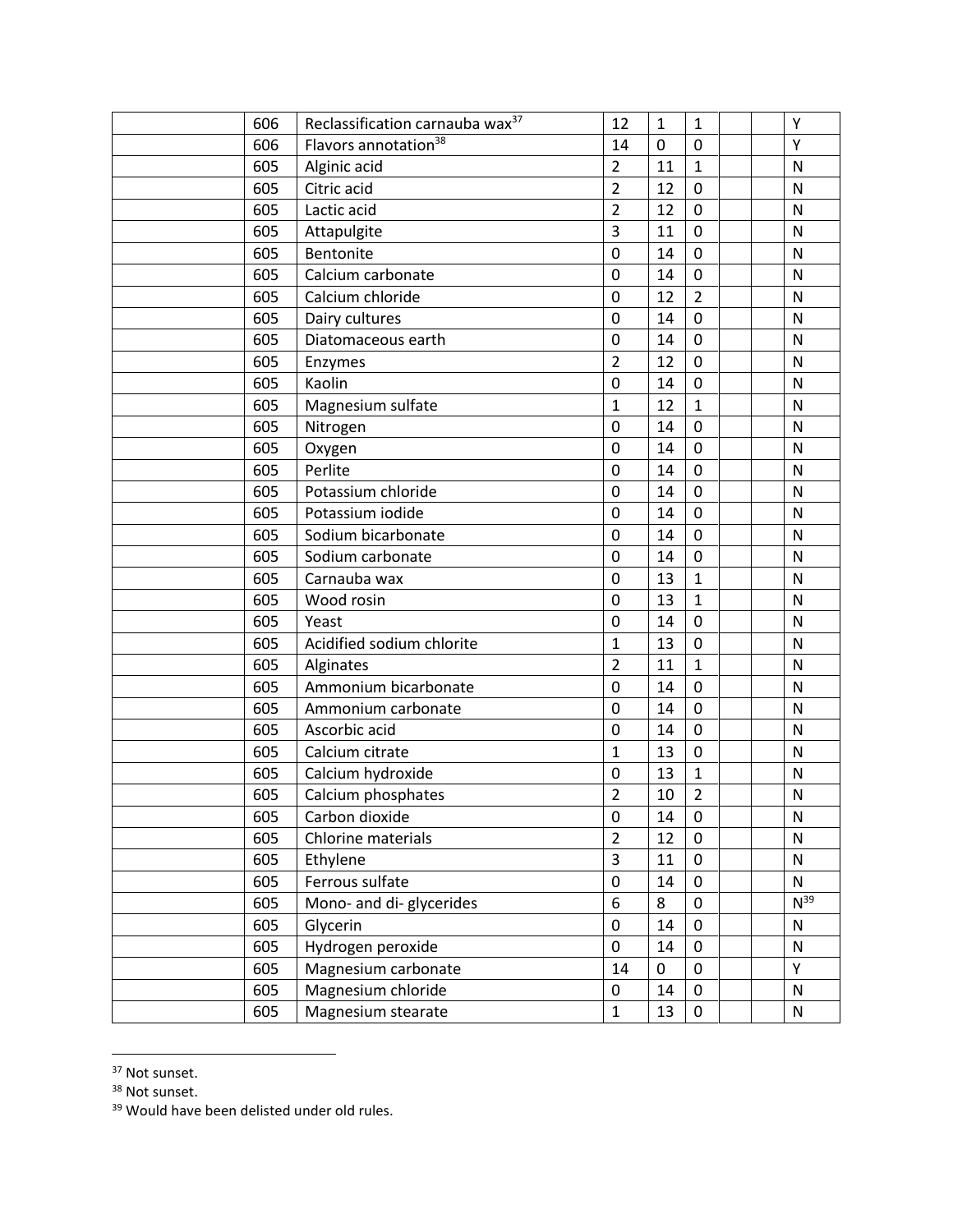| 605 | Nutrient vitamins and minerals   | 6              | 8              | $\mathbf 0$    |              | $N^{40}$        |
|-----|----------------------------------|----------------|----------------|----------------|--------------|-----------------|
| 605 | Ozone                            | $\mathbf 0$    | 13             | $\mathbf 0$    | $\mathbf{1}$ | $\mathsf{N}$    |
| 605 | Phosphoric acid                  | $\mathbf{1}$   | 12             | $\mathbf 0$    | $\mathbf 1$  | $\mathsf{N}$    |
| 605 | Potassium acid tartrate          | $\mathbf 0$    | 14             | $\mathbf 0$    |              | $\mathsf{N}$    |
| 605 | Potassium carbonate              | $\mathbf{1}$   | 13             | $\mathbf 0$    |              | N               |
| 605 | Potassium citrate                | $\mathbf{1}$   | 13             | 0              |              | $\mathsf{N}$    |
| 605 | Potassium phosphate              | $\overline{2}$ | 9              | $\overline{3}$ |              | $\mathsf{N}$    |
| 605 | Sodium citrate                   | $\mathbf 0$    | 14             | $\pmb{0}$      |              | ${\sf N}$       |
| 605 | Sodium hydroxide                 | $\pmb{0}$      | 13             | $\mathbf{1}$   |              | $\mathsf{N}$    |
| 605 | Sodium phosphates                | $\overline{2}$ | 11             | $\mathbf 1$    |              | $\mathsf{N}$    |
| 605 | Tocopherols                      | $\overline{4}$ | 9              | $\mathbf{1}$   |              | ${\sf N}$       |
| 605 | Xanthan gum                      | 5              | 8              | $\mathbf{1}$   |              | N <sup>41</sup> |
| 606 | Casings                          | $\mathbf 0$    | 14             | $\mathbf 0$    |              | ${\sf N}$       |
| 606 | Celery powder                    | 5              | 9              | $\mathbf 0$    |              | N <sup>42</sup> |
| 606 | Chia                             | 13             | 0              | $\mathbf 0$    | $\mathbf 1$  | Υ               |
| 606 | Black/purple carrot juice color  | $\overline{2}$ | 10             | $\overline{2}$ |              | ${\sf N}$       |
| 606 | Blueberry Juice color            | 5              | 5              | $\overline{4}$ |              | N <sup>43</sup> |
| 606 | Carrot Juice color               | $\overline{4}$ | $\overline{7}$ | $\overline{3}$ |              | N <sup>44</sup> |
| 606 | Cherry Juice color               | 3              | 9              | $\overline{2}$ |              | $\mathsf{N}$    |
| 606 | Chokeberry/Aronia Juice color    | $\overline{7}$ | 5              | $\overline{2}$ |              | N <sup>45</sup> |
| 606 | Elderberry Juice color           | $\overline{7}$ | 5              | $\overline{2}$ |              | $N^{46}$        |
| 606 | Grape Juice color                | $\overline{7}$ | 5              | $\overline{2}$ |              | N <sup>47</sup> |
| 606 | Grape Skin Extract color         | 6              | 6              | $\overline{2}$ |              | N <sup>48</sup> |
| 606 | Paprika color                    | 5              | $\overline{7}$ | $\overline{2}$ |              | N <sup>49</sup> |
| 606 | Purple Potato juice color        | 5              | $\overline{7}$ | $\overline{2}$ |              | $N^{50}$        |
| 606 | Red radish Extract color         | 6              | 6              | $\overline{2}$ |              | $N^{51}$        |
| 606 | Saffron Extract color            | $\overline{7}$ | 5              | $\overline{2}$ |              | $N^{52}$        |
| 606 | <b>Tumeric Extract color</b>     | 3              | 9              | $\overline{2}$ |              | ${\sf N}$       |
| 606 | Beet juice extract color         | 6              | 6              | $\overline{2}$ |              | $N^{53}$        |
| 606 | <b>Black Currant juice color</b> | 3              | 6              | 5              |              | ${\sf N}$       |
| 606 | Pumpkin Juice color              | $\overline{2}$ | 11             | $\mathbf{1}$   |              | N               |
| 606 | Red Cabbage Extract color        | $\overline{2}$ | 11             | $\mathbf{1}$   |              | $\mathsf{N}$    |
| 606 | Dillweed oil                     | 14             | 0              | $\mathbf 0$    |              | Υ               |

Would have been delisted under old rules.

- Would have been delisted under old rules.
- 42 Would have been delisted under old rules.
- 43 Would have been delisted under old rules.
- Would have been delisted under old rules.
- 45 Would have been delisted under old rules.
- Would have been delisted under old rules.
- <sup>47</sup> Would have been delisted under old rules.
- Would have been delisted under old rules.
- 49 Would have been delisted under old rules.
- Would have been delisted under old rules.
- Would have been delisted under old rules.
- Would have been delisted under old rules.
- Would have been delisted under old rules.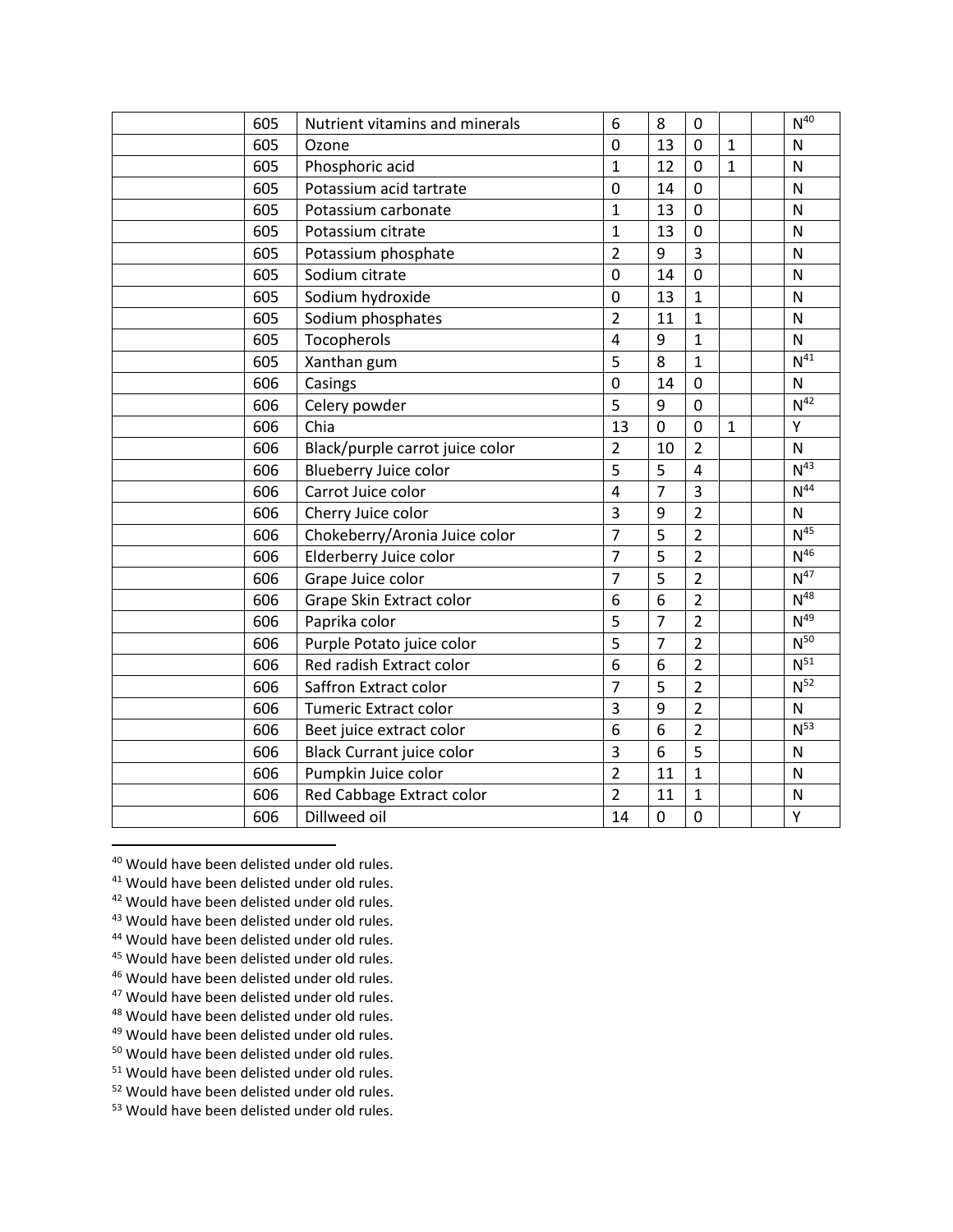| 606 | Fish oil                               | 8              | 5              | $\mathbf{1}$            |              | N               |
|-----|----------------------------------------|----------------|----------------|-------------------------|--------------|-----------------|
| 606 | Fructooligosaccharides                 | 8              | 6              | $\overline{0}$          |              | N               |
| 606 | Galangal, frozen                       | 14             | 0              | 0                       |              | Υ               |
| 606 | Gelatin                                | 3              | 9              | $\overline{2}$          |              | N               |
| 606 | Gums: Arabic, Carob bean, Guar, Locust | $\mathbf 0$    | 14             | 0                       |              | N               |
|     | bean                                   |                |                |                         |              |                 |
| 606 | Inulin-oligofructose enriched          | 14             | 0              | 0                       |              | Y               |
| 606 | Kelp                                   | 9              | 5              | 0                       |              | $N^{54}$        |
| 606 | Lecithin - de-oiled                    | 5              | 9              | $\mathbf 0$             |              | N <sup>55</sup> |
| 606 | Lemongrass-frozen                      | 14             | $\mathbf 0$    | $\pmb{0}$               |              | Υ               |
| 606 | Orange pulp, dried                     | 5              | $\overline{7}$ | $\overline{2}$          |              | $N^{56}$        |
| 606 | Orange shellac - unbleached            | 0              | 13             | $\mathbf{1}$            |              | ${\sf N}$       |
| 606 | Pectin (non-amidated forms only)       | 0              | 14             | $\mathbf 0$             |              | $\mathsf{N}$    |
| 606 | Peppers (Chipotle chile)               | 14             | 0              | 0                       |              | Y               |
| 606 | Seaweed, Pacific kombu                 | $\mathbf{1}$   | 11             | $\overline{2}$          |              | N               |
| 606 | Starches, Cornstarch (native), Sweet   | $\overline{2}$ | 12             | 0                       |              | N               |
|     | potato                                 |                |                |                         |              |                 |
| 606 | Turkish bay leaves                     | 14             | 0              | 0                       |              | Y               |
| 606 | Wakame seaweed (Undaria pinnatfida)    | 1              | 12             | $\mathbf{1}$            |              | N               |
| 606 | Whey protein concentrate               | 14             | 0              | 0                       |              | Υ               |
| 603 | Alcohols: Ethanol                      | $\mathbf{1}$   | 12             | $\mathbf{1}$            |              | $\mathsf{N}$    |
| 603 | Alcohols: Isopropanol                  | $\mathbf 1$    | 13             | 0                       |              | $\mathsf{N}$    |
| 603 | Aspirin                                | 0              | 13             | $\mathbf 0$             | $\mathbf{1}$ | $\mathsf{N}$    |
| 603 | Atropine                               | 0              | 14             | 0                       |              | $\mathsf{N}$    |
| 603 | <b>Biologics, Vaccines</b>             | $\mathbf 0$    | 14             | $\mathbf 0$             |              | $\mathsf{N}$    |
| 603 | Butorphanol                            | 0              | 14             | 0                       |              | N               |
| 603 | Chlorhexidine                          | $\mathbf{1}$   | 13             | 0                       |              | N               |
| 603 | <b>Chlorine materials</b>              | $\overline{2}$ | 12             | $\mathbf 0$             |              | $\mathsf{N}$    |
| 603 | Electrolytes                           | 0              | 14             | 0                       |              | N               |
| 603 | Flunixin                               | $\mathbf{1}$   | 12             | $\mathbf{1}$            |              | $\mathsf{N}$    |
| 603 | Furosemide                             | 14             | 0              | $\mathbf 0$             |              | Υ               |
| 603 | Glucose                                | 0              | 14             | 0                       |              | ${\sf N}$       |
| 603 | Glycerin                               | 0              | 14             | $\pmb{0}$               |              | ${\sf N}$       |
| 603 | Hydrogen peroxide                      | 0              | 14             | $\mathbf 0$             |              | ${\sf N}$       |
| 603 | Iodine                                 | $\pmb{0}$      | 14             | 0                       |              | ${\sf N}$       |
| 603 | Magnesium hydroxide                    | 0              | 14             | 0                       |              | ${\sf N}$       |
| 603 | Magnesium sulfate                      | $\mathbf{1}$   | 13             | 0                       |              | ${\sf N}$       |
| 603 | Oxytocin                               | 0              | 14             | 0                       |              | ${\sf N}$       |
| 603 | Fenbendazole                           | $\pmb{0}$      | 14             | 0                       |              | $\mathsf{N}$    |
| 603 | Ivermectin                             | 5              | 5              | $\overline{\mathbf{4}}$ |              | $N^{57}$        |
| 603 | Moxidectin                             | 0              | 12             | $\overline{2}$          |              | ${\sf N}$       |
| 603 | Peroxyacetic/Peracetic acid            | $\pmb{0}$      | 14             | 0                       |              | ${\sf N}$       |
|     |                                        |                |                |                         |              |                 |

Would have been delisted under old rules.

<sup>55</sup> Would have been delisted under old rules.

Would have been delisted under old rules.

Would have been delisted under old rules.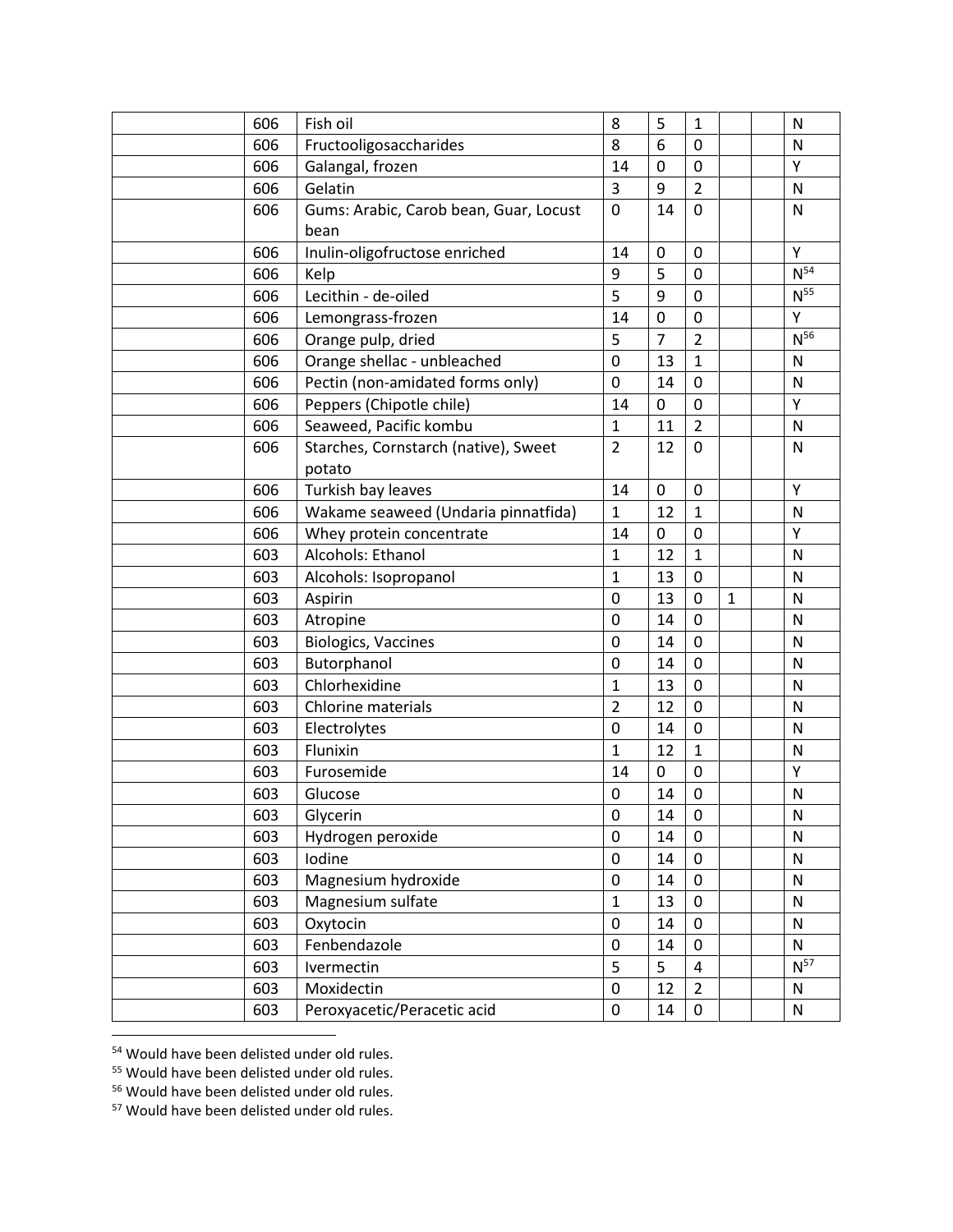|                  | 603 | Phosphoric acid                   | $\mathbf 0$    | 14 | $\mathbf 0$    |              | N            |
|------------------|-----|-----------------------------------|----------------|----|----------------|--------------|--------------|
|                  | 603 | Poloxalene                        | $\mathbf 0$    | 13 | $\mathbf{1}$   |              | N            |
|                  | 603 | Tolazoline                        | 1              | 13 | $\mathbf 0$    |              | N            |
|                  | 603 | Xylazine                          | $\mathbf 0$    | 14 | $\mathbf 0$    |              | N            |
|                  | 603 | Copper sulfate                    | $\mathbf 0$    | 13 | $\mathbf{1}$   |              | $\mathsf{N}$ |
|                  | 603 | Formic acid                       | $\mathbf 0$    | 14 | $\mathbf 0$    |              | $\mathsf{N}$ |
|                  | 603 | Lidocaine                         | 0              | 14 | $\pmb{0}$      |              | $\mathsf{N}$ |
|                  | 603 | Procaine                          | $\overline{3}$ | 9  | $\overline{2}$ |              | $\mathsf{N}$ |
|                  | 603 | Lime, hydrated                    | $\mathbf 0$    | 14 | $\mathbf 0$    |              | $\mathsf{N}$ |
|                  | 603 | Mineral oil                       | $\overline{2}$ | 12 | $\pmb{0}$      |              | N            |
|                  | 603 | Sucrose octanoate esters          | $\mathbf 0$    | 14 | $\mathbf 0$    |              | $\mathsf{N}$ |
|                  | 603 | Methionine                        | 3              | 10 | $\mathbf{1}$   |              | N            |
|                  | 603 | <b>Trace minerals</b>             | $\mathbf 0$    | 13 | $\mathbf{1}$   |              | N            |
|                  | 603 | Vitamins                          | $\mathbf 0$    | 14 | $\mathbf 0$    |              | N            |
|                  | 603 | List 4 "inerts" (voted under 601) |                |    |                |              |              |
|                  | 603 | Excipients                        | $\mathbf 1$    | 12 | $\mathbf{1}$   |              | N            |
|                  | 604 | Strychnine                        | 0              | 14 | 0              |              | N            |
| <b>Fall 2016</b> |     |                                   |                |    |                |              |              |
|                  | 601 | Copper sulfate in rice-2 listings | 0              | 14 | $\pmb{0}$      |              | N            |
|                  | 601 | Ozone                             | 1              | 12 | $\mathbf{1}$   |              | $\mathsf{N}$ |
|                  | 601 | Peracetic Acid                    | $\mathbf 0$    | 14 | $\pmb{0}$      |              | N            |
|                  | 601 | List 3 "inerts"                   | $\mathbf 0$    | 14 | $\mathbf 0$    |              | N            |
|                  | 602 | Calcium chloride                  | $\mathbf 0$    | 14 | $\mathbf 0$    |              | $\mathsf{N}$ |
|                  | 605 | Agar-agar                         | $\mathbf 0$    | 14 | $\mathbf 0$    |              | $\mathsf{N}$ |
|                  | 605 | <b>Animal Enzymes</b>             | $\mathbf 0$    | 14 | $\mathbf 0$    |              | $\mathsf{N}$ |
|                  | 605 | Calcium Sulfate-mined             | $\mathbf 0$    | 14 | $\mathbf 0$    |              | $\mathsf{N}$ |
|                  | 605 | Carrageenan                       | 10             | 3  | $\mathbf 1$    |              | Υ            |
|                  | 605 | Glucono delta-lactone             | $\mathbf 0$    | 13 | $\mathbf{1}$   |              | $\mathsf{N}$ |
|                  | 605 | <b>Tartaric Acid</b>              | $\mathbf 0$    | 14 | $\mathbf 0$    |              | ${\sf N}$    |
|                  | 605 | Cellulose                         | $\overline{2}$ | 11 | $\mathbf{1}$   |              | $\mathsf{N}$ |
|                  | 605 | Potassium hydroxide               | 0              | 14 | $\mathbf 0$    |              | $\mathsf{N}$ |
|                  | 605 | Silicon dioxide                   | $\mathbf 0$    | 14 | $\mathbf 0$    |              | $\mathsf{N}$ |
|                  | 606 | Colors: Beta-carotene extract     | 6              | 8  | $\pmb{0}$      |              | $N^{58}$     |
|                  | 603 | lvermectin <sup>59</sup>          | 14             | 0  | $\mathbf 0$    |              | Υ            |
| <b>Fall 2017</b> | 601 | Chlorine materials                | 0              | 15 | $\pmb{0}$      |              | ${\sf N}$    |
|                  | 601 | Soap-based herbicides             | $\mathbf 0$    | 14 | $\mathbf{1}$   |              | ${\sf N}$    |
|                  | 601 | <b>BBBM</b>                       | $\pmb{0}$      | 15 | $\mathbf 0$    |              | ${\sf N}$    |
|                  | 601 | Boric acid                        | 0              | 15 | 0              |              | ${\sf N}$    |
|                  | 601 | Sticky traps                      | $\pmb{0}$      | 15 | $\mathbf 0$    |              | ${\sf N}$    |
|                  | 601 | Copper sulfate, disease control   | $\pmb{0}$      | 14 | $\mathbf 0$    | $\mathbf{1}$ | ${\sf N}$    |
|                  | 601 | Coppers, fixed                    | 0              | 15 | 0              |              | ${\sf N}$    |
|                  | 601 | Humic acids                       | $\pmb{0}$      | 15 | $\mathbf 0$    |              | $\mathsf{N}$ |
|                  | 601 | Micronutrients (soluble boron)    | $\pmb{0}$      | 15 | $\pmb{0}$      |              | ${\sf N}$    |

Would have been delisted under old rules.

Not sunset.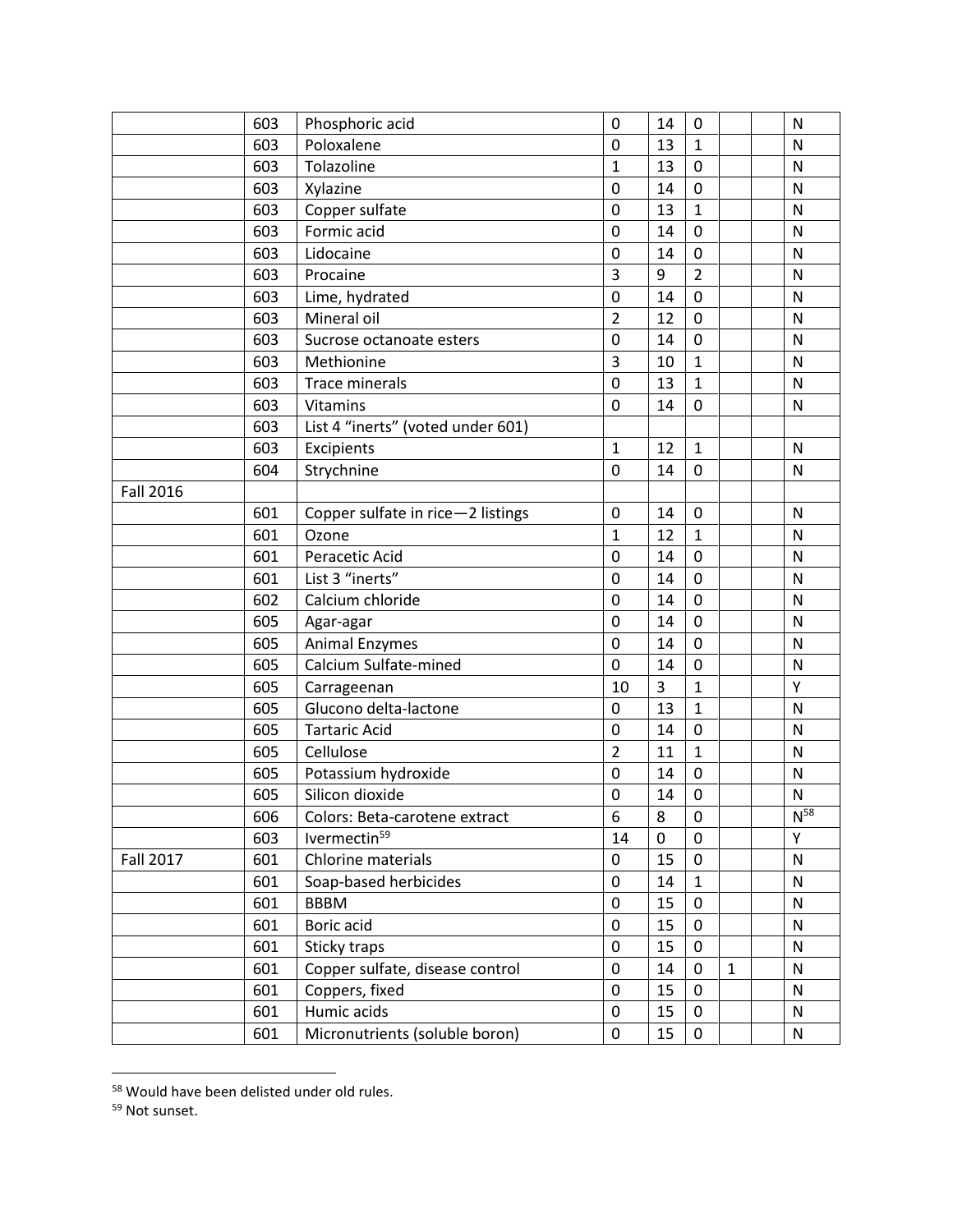|                  | 601 | Micronutrients                       | $\mathbf 0$    | 15                      | $\mathbf 0$ | N            |
|------------------|-----|--------------------------------------|----------------|-------------------------|-------------|--------------|
|                  | 601 | Vitamin B1                           | 15             | 0                       | 0           | Y            |
|                  | 601 | Vitamins C and E                     | $\mathbf 0$    | 15                      | $\mathbf 0$ | N            |
|                  | 602 | Lead salts                           | $\mathbf 0$    | 15                      | $\mathbf 0$ | N            |
|                  | 602 | Tobacco dust (nicotine sulfate)      | $\mathbf 0$    | 15                      | $\mathbf 0$ | $\mathsf{N}$ |
|                  | 605 | Attapulgite                          | $\mathbf 0$    | 15                      | $\mathbf 0$ | N            |
|                  | 605 | Bentonite                            | $\mathbf 0$    | 15                      | $\mathbf 0$ | N            |
|                  | 605 | Diatomaceous earth                   | $\mathbf 0$    | 15                      | $\mathbf 0$ | $\mathsf{N}$ |
|                  | 605 | Nitrogen                             | $\mathbf 0$    | 15                      | $\mathbf 0$ | $\mathsf{N}$ |
|                  | 605 | Sodium carbonate                     | $\mathbf 0$    | 15                      | $\mathbf 0$ | N            |
|                  | 605 | Acidified sodium chlorite            | $\mathbf 0$    | 15                      | $\mathbf 0$ | N            |
|                  | 605 | Carbon dioxide                       | $\mathbf 0$    | 15                      | $\mathbf 0$ | $\mathsf{N}$ |
|                  | 605 | Chlorine materials                   | $\mathbf 0$    | 15                      | $\mathbf 0$ | $\mathsf{N}$ |
|                  | 605 | Magnesium chloride                   | 0              | 15                      | $\mathbf 0$ | $\mathsf{N}$ |
|                  | 605 | Potassium acid tartrate              | $\mathbf 0$    | 15                      | $\mathbf 0$ | $\mathsf{N}$ |
|                  | 605 | Sodium phosphates                    | 3              | 12                      | $\mathbf 0$ | N            |
|                  | 606 | Casings                              | $\mathbf{1}$   | 14                      | $\mathbf 0$ | N            |
|                  | 606 | Konjac flour                         | 11             | $\overline{\mathbf{4}}$ | $\mathbf 0$ | Υ            |
|                  | 606 | Pectin (non-amidated forms)          | $\mathbf 0$    | 15                      | $\mathbf 0$ | N            |
|                  | 603 | Chlorhexidine                        | $\mathbf 0$    | 15                      | $\mathbf 0$ | N            |
|                  | 603 | Chlorine materials                   | $\mathbf 0$    | 15                      | $\mathbf 0$ | $\mathsf{N}$ |
|                  | 603 | Glucose                              | $\mathbf 0$    | 15                      | $\mathbf 0$ | N            |
|                  | 603 | Oxytocin                             | 15             | 0                       | $\mathbf 0$ | Υ            |
|                  | 603 | Tolazoline                           | $\pmb{0}$      | 15                      | $\mathbf 0$ | N            |
|                  | 603 | Copper sulfate                       | $\mathbf 0$    | 15                      | $\mathbf 0$ | $\mathsf{N}$ |
|                  | 603 | Lidocaine                            | $\mathbf 0$    | 15                      | $\mathbf 0$ | $\mathsf{N}$ |
|                  | 603 | Procaine                             | 14             | 1                       | $\mathbf 0$ | Υ            |
| <b>Fall 2018</b> | 601 | Ethanol                              | $\mathbf 0$    | 15                      | $\mathbf 0$ | N            |
|                  | 601 | Isopropanol                          | $\mathbf 0$    | 15                      | $\mathbf 0$ | N            |
|                  | 601 | Sodium carbonate peroxyhydrate       | $\mathbf 0$    | 15                      | $\mathbf 0$ | $\mathsf{N}$ |
|                  | 601 | Newspaper/recycled paper             | $\mathbf 0$    | 15                      | $\mathbf 0$ | N            |
|                  | 601 | Plastic mulch                        | $\mathbf 0$    | 14                      | $\mathbf 1$ | $\mathsf{N}$ |
|                  | 601 | Aqueous potassium silicate (plant    | 5              | 10                      | $\mathbf 0$ | ${\sf N}$    |
|                  |     | disease)                             |                |                         |             |              |
|                  | 601 | Aqueous potassium silicate (insects) | $\overline{4}$ | 11                      | $\mathbf 0$ | $\mathsf{N}$ |
|                  | 601 | Elemental sulfur (insect)            | 0              | 15                      | 0           | ${\sf N}$    |
|                  | 601 | Elemental sulfur (plant disease)     | $\pmb{0}$      | 15                      | $\mathbf 0$ | N            |
|                  | 601 | Elemental sulfur (soil amendment)    | $\mathbf 0$    | 15                      | $\mathbf 0$ | N            |
|                  | 601 | Lime sulfur (plant disease)          | 0              | 15                      | 0           | N            |
|                  | 601 | Lime sulfur (insect)                 | 0              | 15                      | $\mathbf 0$ | N            |
|                  | 601 | Sucrose octanoate esters             | 11             | 4                       | $\pmb{0}$   | Υ            |
|                  | 601 | Hydrated lime                        | 0              | 15                      | 0           | N            |
|                  | 601 | Liquid fish products                 | $\mathbf 0$    | 15                      | $\mathbf 0$ | N            |
|                  | 601 | Ethylene gas                         | $\mathbf 0$    | 15                      | $\mathbf 0$ | N            |
|                  |     |                                      |                |                         |             |              |
|                  | 601 | Sulfurous acid                       | 0              | 15                      | 0           | N            |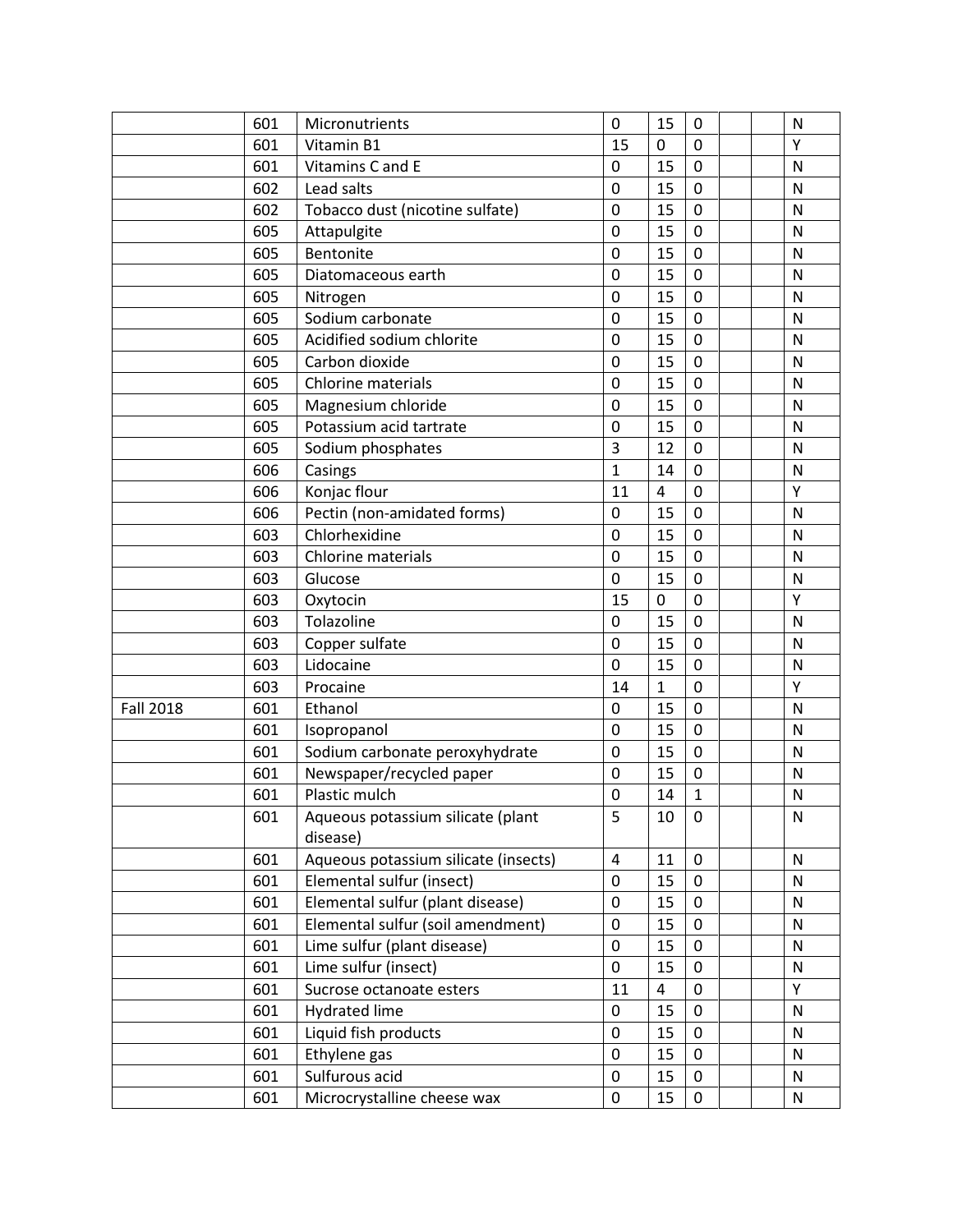|                  | 602 | Potassium chloride                      | $\mathbf 0$ | 15 | 0           |              | $\mathsf{N}$ |
|------------------|-----|-----------------------------------------|-------------|----|-------------|--------------|--------------|
|                  | 605 | Calcium carbonate                       | 0           | 15 | 0           |              | N            |
|                  | 605 | Flavors                                 | 0           | 15 | $\mathbf 0$ |              | N            |
|                  | 605 | Gellan gum                              | $\mathbf 1$ | 14 | $\pmb{0}$   |              | N            |
|                  | 605 | Oxygen                                  | $\pmb{0}$   | 15 | $\mathbf 0$ |              | N            |
|                  | 605 | Potassium chloride                      | $\mathbf 0$ | 15 | $\mathbf 0$ |              | N            |
|                  | 605 | Alginates                               | 0           | 15 | $\pmb{0}$   |              | N            |
|                  | 605 | Calcium hydroxide                       | $\mathbf 0$ | 15 | $\mathbf 0$ |              | N            |
|                  | 605 | Ethylene                                | $\mathbf 0$ | 15 | $\mathbf 0$ |              | N            |
|                  | 605 | Mono- and di-glycerides                 | 0           | 15 | 0           |              | N            |
|                  | 605 | Magnesium stearate                      | $\pmb{0}$   | 15 | $\pmb{0}$   |              | N            |
|                  | 605 | Phosphoric acid                         | $\pmb{0}$   | 15 | $\mathbf 0$ |              | N            |
|                  | 605 | Potassium carbonate                     | $\mathbf 0$ | 15 | $\pmb{0}$   |              | N            |
|                  | 605 | Sulfur dioxide                          | $\pmb{0}$   | 15 | $\pmb{0}$   |              | N            |
|                  | 605 | Xanthan gum                             | $\mathbf 1$ | 14 | $\mathbf 0$ |              | N            |
|                  | 606 | Fructooligosaccharides (FOS)            | $\mathbf 1$ | 14 | 0           |              | N            |
|                  | 606 | Gum arabic, locust gum, carob gum, guar | $\mathbf 0$ | 15 | 0           |              | N            |
|                  |     | gum                                     |             |    |             |              |              |
|                  | 606 | Lecithin, de-oiled                      | 3           | 12 | $\mathbf 0$ |              | N            |
|                  | 606 | Tragacanth gum                          | 0           | 15 | $\pmb{0}$   |              | N            |
|                  | 603 | Ethanol                                 | 0           | 15 | $\mathbf 0$ |              | N            |
|                  | 603 | Isopropanol                             | 0           | 15 | $\mathbf 0$ |              | N            |
|                  | 603 | Aspirin                                 | $\pmb{0}$   | 15 | $\pmb{0}$   |              | N            |
|                  | 603 | Biologics, vaccines                     | 0           | 15 | $\mathbf 0$ |              | N            |
|                  | 603 | Electrolytes                            | $\mathbf 0$ | 15 | $\mathbf 0$ |              | N            |
|                  | 603 | Glycerin                                | 0           | 15 | $\mathbf 0$ |              | N            |
|                  | 603 | Phosphoric acid                         | 0           | 15 | $\mathbf 0$ |              | N            |
|                  | 603 | <b>Hydrated lime</b>                    | $\mathbf 0$ | 15 | $\mathbf 0$ |              | N            |
|                  | 603 | Mineral oil                             | $\mathbf 0$ | 15 | $\pmb{0}$   |              | N            |
|                  | 603 | Sucrose octanoate esters                | 10          | 5  | $\mathbf 0$ |              | Υ            |
| <b>Fall 2019</b> | 601 | Hydrogen peroxide (cleaning)            | $\mathbf 0$ | 13 | $\mathbf 0$ | $\mathbf{1}$ | N            |
|                  | 601 | Hydrogen peroxide (plant disease)       | 0           | 13 | $\mathbf 0$ | 1            | N            |
|                  | 601 | Soaps, ammonium                         | 0           | 13 | 0           | $\mathbf{1}$ | N            |
|                  | 601 | Oils, horticultural (insect)            | 0           | 13 | $\mathbf 0$ | $\mathbf{1}$ | $\mathsf{N}$ |
|                  | 601 | Oils, horticultural (plant disease)     | $\pmb{0}$   | 13 | 0           | $\mathbf{1}$ | $\mathsf{N}$ |
|                  | 601 | Pheromones                              | $\pmb{0}$   | 13 | 0           | $\mathbf{1}$ | ${\sf N}$    |
|                  | 601 | Ferric phosphate                        | $\pmb{0}$   | 13 | $\mathbf 0$ | $\mathbf{1}$ | $\mathsf{N}$ |
|                  | 601 | Potassium bicarbonate                   | $\pmb{0}$   | 13 | 0           | $\mathbf{1}$ | $\mathsf{N}$ |
|                  | 601 | Magnesium sulfate                       | 0           | 13 | 0           | $\mathbf{1}$ | N            |
|                  | 601 | Hydrogen chloride                       | $\pmb{0}$   | 13 | 0           | $\mathbf{1}$ | N            |
|                  | 602 | Ash from manure burning                 | $\pmb{0}$   | 13 | 0           | $\mathbf{1}$ | $\mathsf{N}$ |
|                  | 602 | Sodium fluoaluminate                    | $\pmb{0}$   | 13 | 0           | $\mathbf{1}$ | N            |
|                  | 605 | Citric acid                             | 0           | 13 | 0           | $\mathbf{1}$ | ${\sf N}$    |
|                  | 605 | Lactic acid                             | $\pmb{0}$   | 13 | 0           | $\mathbf{1}$ | ${\sf N}$    |
|                  | 605 | Calcium chloride                        | $\pmb{0}$   | 13 | 0           | $\mathbf{1}$ | N            |
|                  | 605 | Dairy cultures                          | 13          | 0  | 0           | $\mathbf{1}$ | Υ            |
|                  |     |                                         |             |    |             |              |              |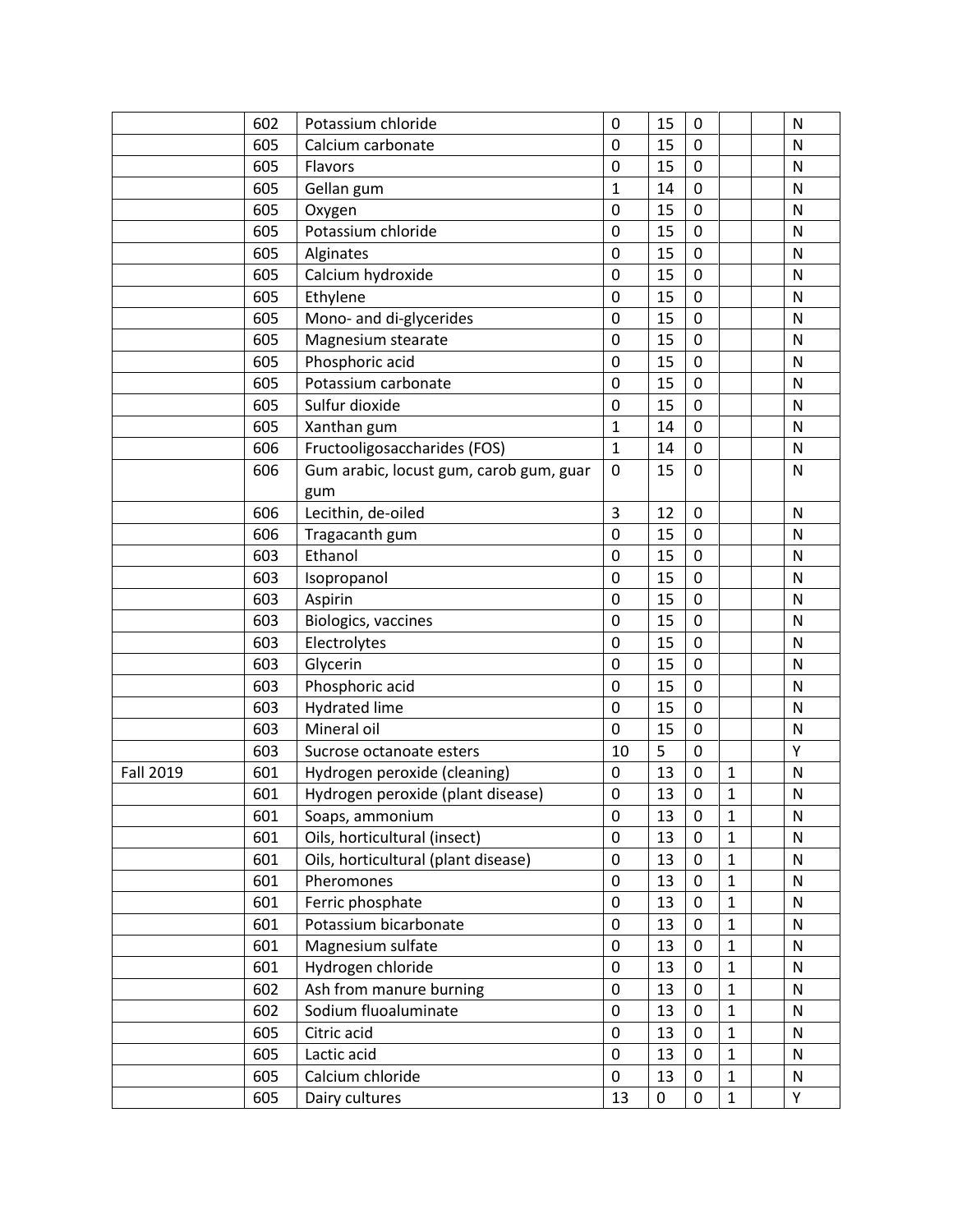|                  | 605 | Enzymes                        | $\mathbf 0$    | 13 | $\mathbf 0$    | $\mathbf{1}$   | N            |
|------------------|-----|--------------------------------|----------------|----|----------------|----------------|--------------|
|                  | 605 | L-malic acid                   | $\mathbf 0$    | 13 | $\mathbf 0$    | $\mathbf{1}$   | N            |
|                  | 605 | Magnesium sulfate              | $\mathbf 0$    | 13 | $\mathbf 0$    | $\mathbf{1}$   | N            |
|                  | 605 | Microorganisms                 | $\mathbf 0$    | 13 | 0              | 1              | N            |
|                  | 605 | Perlite                        | $\mathbf 0$    | 13 | $\mathbf 0$    | $\mathbf 1$    | $\mathsf{N}$ |
|                  | 605 | Potassium iodide               | $\mathbf 0$    | 13 | $\mathbf 0$    | $\mathbf{1}$   | $\mathsf{N}$ |
|                  | 605 | Yeast                          | $\mathbf 0$    | 13 | $\mathbf 0$    | $\mathbf{1}$   | N            |
|                  | 605 | Activated charcoal             | $\mathbf 0$    | 13 | $\mathbf 0$    | $\mathbf{1}$   | ${\sf N}$    |
|                  | 605 | Alginic acid                   | 13             | 0  | $\mathbf 0$    | $\mathbf{1}$   | Υ            |
|                  | 605 | Ascorbic acid                  | 0              | 13 | $\mathbf 0$    | $\mathbf{1}$   | N            |
|                  | 605 | Calcium citrate                | $\mathbf 0$    | 13 | $\mathbf 0$    | $\mathbf{1}$   | $\mathsf{N}$ |
|                  | 605 | Ferrous sulfate                | $\mathbf 0$    | 13 | $\mathbf 0$    | $\mathbf 1$    | N            |
|                  | 605 | Hydrogen peroxide              | $\mathbf 0$    | 13 | $\mathbf 0$    | $\mathbf 1$    | $\mathsf{N}$ |
|                  | 605 | Nutrient vitamins and minerals | 0              | 13 | 0              | 1              | $\mathsf{N}$ |
|                  | 605 | Peracetic acid                 | $\mathbf 0$    | 13 | $\mathbf 0$    | $\mathbf 1$    | N            |
|                  | 605 | Potassium citrate              | $\mathbf 0$    | 13 | $\mathbf 0$    | $\mathbf 1$    | N            |
|                  | 605 | Potassium phosphate            | $\mathbf 0$    | 13 | $\mathbf 0$    | $\mathbf{1}$   | $\mathsf{N}$ |
|                  | 605 | Sodium acid pyrophosphate      | $\mathbf 0$    | 13 | $\mathbf 0$    | $\mathbf{1}$   | $\mathsf{N}$ |
|                  | 605 | Sodium citrate                 | $\mathbf 0$    | 13 | $\mathbf 0$    | $\mathbf 1$    | $\mathsf{N}$ |
|                  | 605 | Tocopherols                    | $\mathbf 0$    | 13 | $\mathbf 0$    | $\overline{1}$ | N            |
|                  | 606 | Celery powder                  | $\mathbf{1}$   | 11 | $\mathbf 1$    | $\mathbf 1$    | N            |
|                  | 606 | Fish oil                       | $\mathbf 0$    | 11 | $\overline{2}$ | $\mathbf 1$    | $\mathsf{N}$ |
|                  | 606 | Gelatin                        | $\mathbf 0$    | 13 | $\mathbf 0$    | $\mathbf{1}$   | $\mathsf{N}$ |
|                  | 606 | Orange pulp, dried             | $\overline{7}$ | 5  | $\mathbf{1}$   | $\mathbf{1}$   | $N^{60}$     |
|                  | 606 | Kombu                          | 3              | 9  | $\mathbf{1}$   | $\mathbf{1}$   | $\mathsf{N}$ |
|                  | 606 | Wakame                         | 3              | 9  | $\mathbf{1}$   | $\mathbf{1}$   | N            |
|                  | 603 | Atropine                       | $\mathbf 0$    | 12 | $\mathbf 0$    | $\overline{2}$ | $\mathsf{N}$ |
|                  | 603 | Hydrogen peroxide              | $\mathbf 0$    | 13 | $\mathbf 0$    | $\mathbf{1}$   | N            |
|                  | 603 | Iodine (disinfectants, etc.)   | $\mathbf 0$    | 13 | $\mathbf 0$    | $\mathbf{1}$   | $\mathsf{N}$ |
|                  | 603 | Iodine (topical treatment)     | $\mathbf 0$    | 13 | $\mathbf 0$    | $\mathbf{1}$   | $\mathsf{N}$ |
|                  | 603 | Magnesium sulfate              | $\mathbf 0$    | 13 | $\mathbf 0$    | $\mathbf{1}$   | $\mathsf{N}$ |
|                  | 603 | Fenbendazole                   | 0              | 13 | $\mathbf 0$    | 1              | N            |
|                  |     | Moxidectin                     | 0              | 13 | 0              | $\mathbf{1}$   | ${\sf N}$    |
|                  |     | Peracetic acid                 | $\mathbf 0$    | 13 | $\mathbf 0$    | $\mathbf{1}$   | N            |
|                  |     | Xylazine                       | 0              | 12 | 1              | $\mathbf{1}$   | ${\sf N}$    |
|                  |     | DL-methionine                  | $\pmb{0}$      | 12 | $\mathbf{1}$   | $\mathbf{1}$   | ${\sf N}$    |
|                  |     | Trace minerals                 | $\pmb{0}$      | 13 | $\mathbf 0$    | $\mathbf{1}$   | ${\sf N}$    |
|                  |     | Vitamins                       | $\pmb{0}$      | 13 | 0              | $\mathbf{1}$   | N            |
| <b>Fall 2020</b> | 601 | Soap-base algicides/demossers  | $\pmb{0}$      | 15 | 0              |                | ${\sf N}$    |
|                  | 601 | Ammonium carbonate             | $\pmb{0}$      | 15 | $\pmb{0}$      |                | ${\sf N}$    |
|                  | 601 | Insecticidal soaps             | $\mathbf 0$    | 15 | $\pmb{0}$      |                | N            |
|                  | 601 | Vitamin D3                     | 0              | 15 | 0              |                | N            |
|                  |     |                                | $\mathbf 0$    |    | $\overline{3}$ |                |              |
|                  | 601 | Aquatic plant extracts         |                | 12 |                |                | N            |

Would have been delisted under old rules.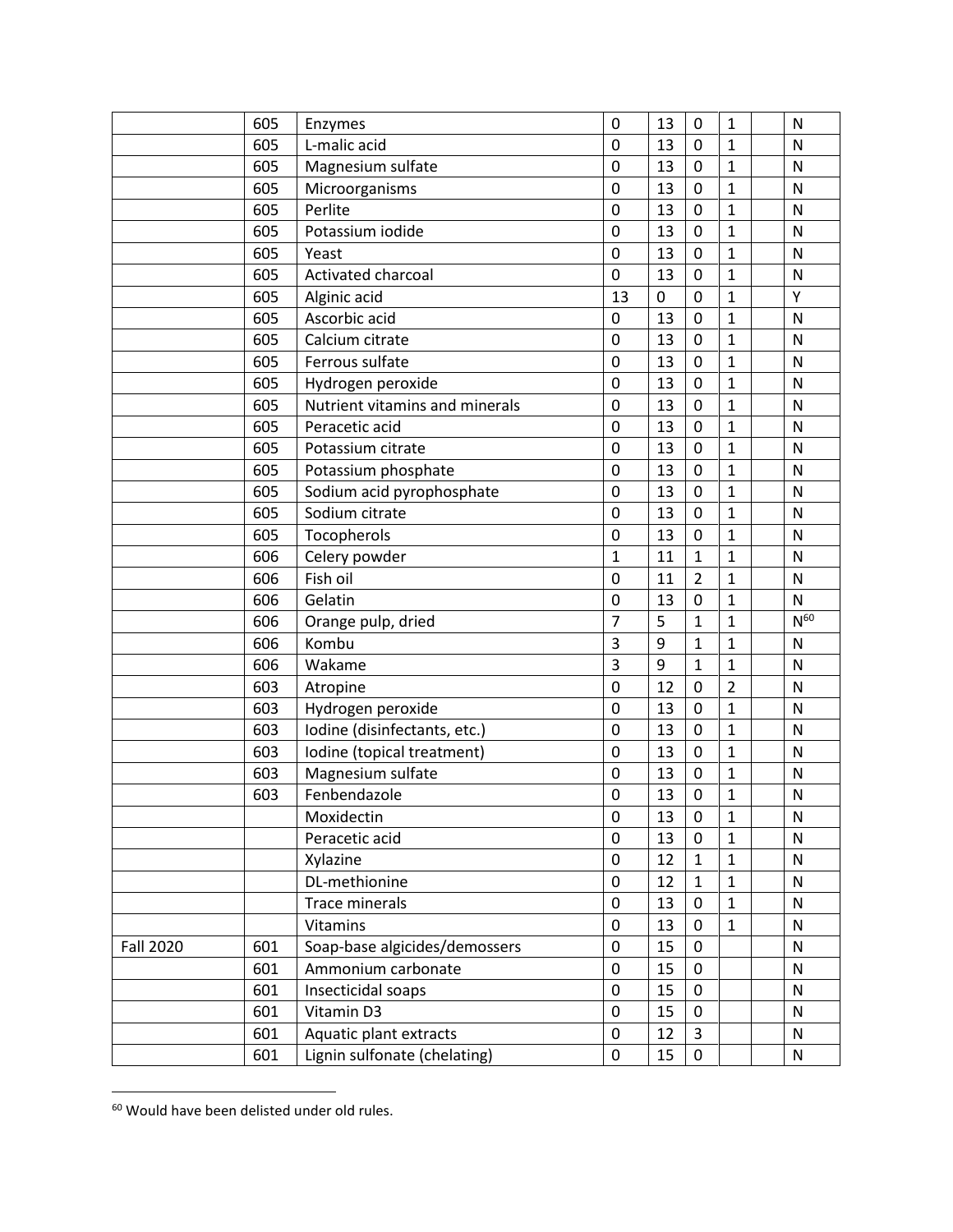| 601 | Sodium silicate                  | $\mathbf 0$    | 15             | 0            |              | $\mathsf{N}$ |
|-----|----------------------------------|----------------|----------------|--------------|--------------|--------------|
| 601 | List 4 "inerts"                  | 6              | 9              | $\mathbf 0$  |              | $N^{61}$     |
| 602 | Arsenic                          | 0              | 15             | $\mathbf 0$  |              | $\mathsf{N}$ |
| 602 | Strychnine                       | 0              | 15             | 0            |              | $\mathsf{N}$ |
| 605 | Kaolin                           | 0              | 15             | $\mathbf 0$  |              | $\mathsf{N}$ |
| 605 | Sodium bicarbonate               | $\pmb{0}$      | 15             | $\mathbf 0$  |              | $\mathsf{N}$ |
| 605 | Wood rosin (resin)               | 0              | 15             | 0            |              | N            |
| 605 | Ammonium bicarbonate             | 0              | 15             | 0            |              | $\mathsf{N}$ |
| 605 | Calcium phosphates               | $\pmb{0}$      | 15             | $\pmb{0}$    |              | $\mathsf{N}$ |
| 605 | Ozone                            | 0              | 15             | 0            |              | N            |
| 605 | Sodium hydroxide                 | $\pmb{0}$      | 15             | 0            |              | $\mathsf{N}$ |
| 606 | Carnauba wax                     | 3              | 11             | $\mathbf{1}$ |              | $\mathsf{N}$ |
| 606 | Beet juice extract color         | $\mathbf 0$    | 15             | $\mathbf 0$  |              | ${\sf N}$    |
| 606 | Beta carotene extract color      | 0              | 15             | 0            |              | N            |
| 606 | <b>Black Currant juice color</b> | 15             | 0              | $\pmb{0}$    |              | Υ            |
| 606 | Black/purple carrot juice color  | 0              | 15             | $\pmb{0}$    |              | $\mathsf{N}$ |
| 606 | Blueberry Juice color            | 13             | $\overline{2}$ | 0            |              | Υ            |
| 606 | Carrot Juice color               | 0              | 15             | $\mathbf 0$  |              | N            |
| 606 | Cherry Juice color               | 14             | 0              | $\mathbf 0$  | $\mathbf{1}$ | Υ            |
| 606 | Chokeberry/Aronia Juice color    | $\pmb{0}$      | 14             | $\mathbf 0$  | $\mathbf{1}$ | ${\sf N}$    |
| 606 | Elderberry Juice color           | 0              | 14             | $\mathbf 0$  | $\mathbf{1}$ | N            |
| 606 | Grape Juice color                | 15             | 0              | 0            |              | Υ            |
| 606 | Grape Skin Extract color         | $\mathbf 0$    | 15             | $\pmb{0}$    |              | $\mathsf{N}$ |
| 606 | Paprika color                    | 15             | 0              | $\mathbf 0$  |              | Υ            |
| 606 | Pumpkin color                    | 15             | 0              | $\pmb{0}$    |              | Υ            |
| 606 | Purple Potato juice color        | 0              | 15             | 0            |              | N            |
| 606 | Red cabbage extract color        | $\mathbf 0$    | 15             | $\mathbf 0$  |              | N            |
| 606 | Red radish Extract color         | 0              | 15             | 0            |              | $\mathsf{N}$ |
| 606 | Saffron Extract color            | $\mathbf{1}$   | 14             | 0            |              | ${\sf N}$    |
| 606 | Tumeric Extract color            | 11             | 4              | $\mathbf 0$  |              | Υ            |
| 606 | Glycerin                         | $\overline{2}$ | 13             | 0            |              | N            |
| 606 | Inulin-Oligofructose Enriched    | 0              | 15             | 0            |              | ${\sf N}$    |
| 606 | Kelp                             | 11             | 4              | 0            |              | Υ            |
| 606 | Orange shellac                   | 0              | 15             | 0            |              | ${\sf N}$    |
| 606 | Cornstarch, native               | 6              | 9              | 0            |              | $N^{62}$     |
| 606 | Sweet potato starch              | 11             | 3              | 0            | $\mathbf{1}$ | Υ            |
| 606 | Turkish bay leaves               | 15             | 0              | 0            |              | Υ            |
| 606 | Whey protein concentrate         | 15             | 0              | 0            |              | Υ            |
| 603 | Butorphanol                      | $\pmb{0}$      | 15             | 0            |              | ${\sf N}$    |
| 603 | Flunixin                         | $\pmb{0}$      | 15             | $\pmb{0}$    |              | ${\sf N}$    |
| 603 | Magnesium hydroxide              | $\pmb{0}$      | 15             | 0            |              | ${\sf N}$    |
| 603 | Poloxalene                       | 0              | 15             | 0            |              | $\mathsf{N}$ |
| 603 | Formic acid                      | $\pmb{0}$      | 15             | 0            |              | ${\sf N}$    |

Would have been delisted under old rules.

<sup>&</sup>lt;sup>62</sup> Would have been delisted under old rules.